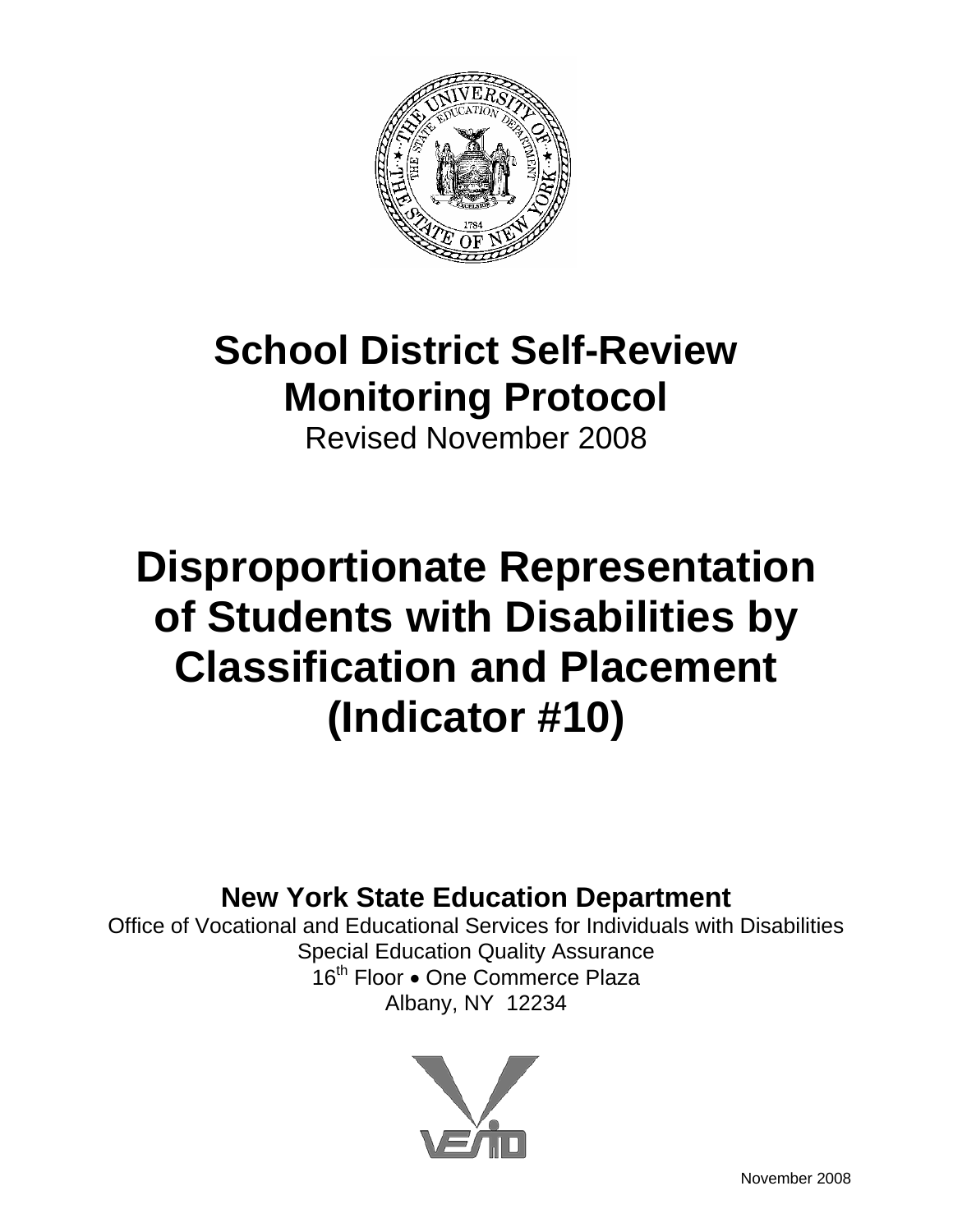## **Table of Contents**

## **Attachments**

|               | Attachment 1: Checklist to Complete the Disproportionality Self-Review Monitoring<br>Protocol |  |  |  |  |  |
|---------------|-----------------------------------------------------------------------------------------------|--|--|--|--|--|
|               | Attachment 2: School District Self-Review Monitoring Protocol                                 |  |  |  |  |  |
|               | Attachment 2A: Part 200 - Regulations of the Commissioner of Education                        |  |  |  |  |  |
|               | Section 200.1(zz) – Definitions of Disability Classifications                                 |  |  |  |  |  |
| Attachment 3: | <b>Individual Student Record Review Form</b>                                                  |  |  |  |  |  |
| Attachment 4: | Focused Rubric to Evaluate the CSE Process                                                    |  |  |  |  |  |
| Attachment 5: | Disproportionality Self-Review Monitoring Report                                              |  |  |  |  |  |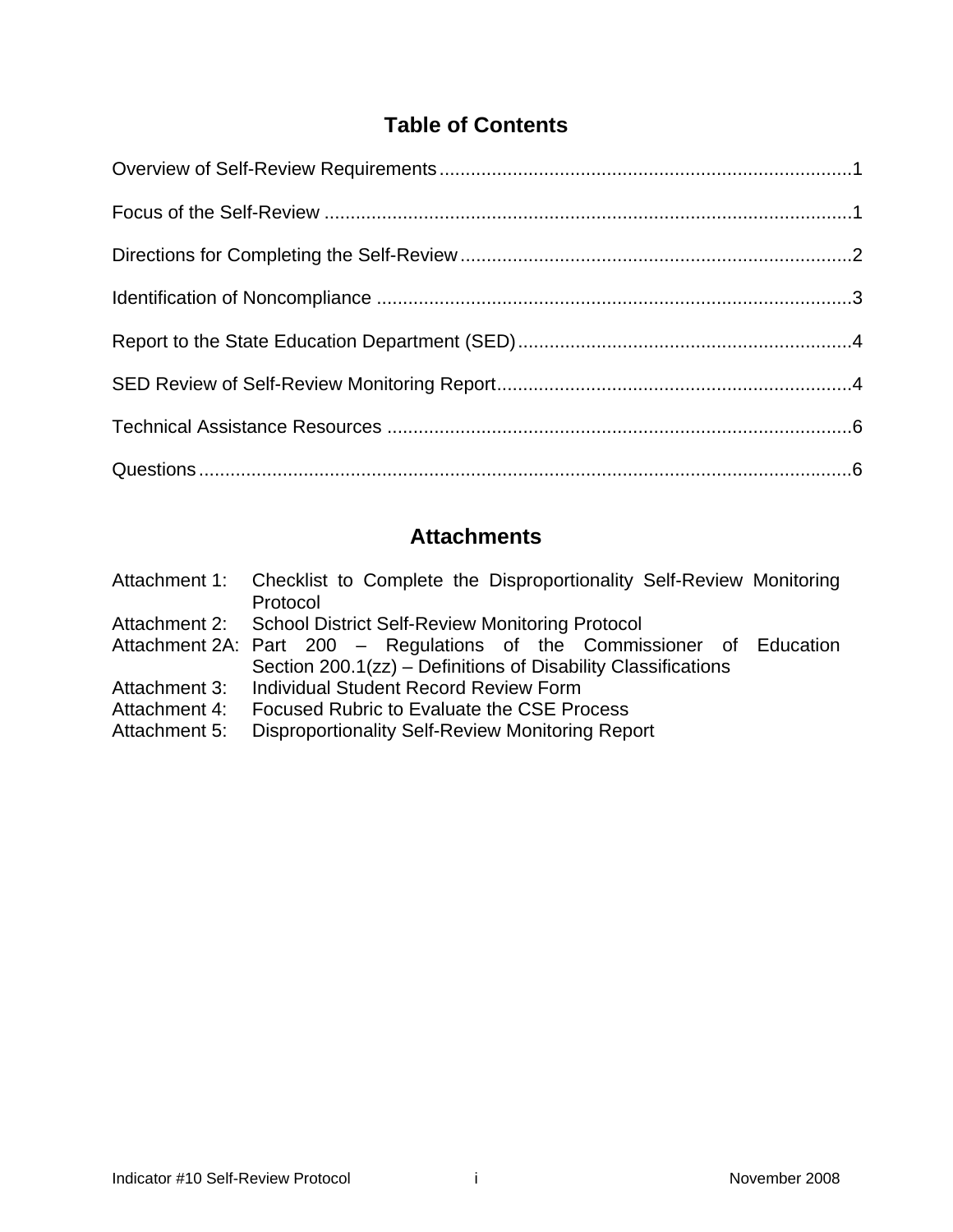## **Self-Review Monitoring Protocol Disproportionate Representation of Students with Disabilities by Classification and Placement (Indicator #10 of the State Performance Plan)**

### **Overview of Self-Review Requirements**

School districts that are identified under federal Indicator #10 of the State Performance Plan by the State Education Department (SED) as having significant disproportionate representation of students with disabilities by classification and/or placement are required to complete this self-review monitoring protocol. School districts must determine if the district's policies, procedures and practices used in the classification and placement of students with disabilities are resulting in disproportionality in the following areas:

- The disproportionate representation of racial and ethnic groups in specific disability categories that is the result of inappropriate identification (Indicator #10a); and
- The disproportionate representation of racial and ethnic groups in special education placement that is the result of inappropriate policies, procedures and practices (Indicator #10b).

## **Focus of the Self-Review**

The self-review monitoring process is a focused review of a school district's policies, procedures and practices (i.e., implementation of policies and procedures) that most closely relates to the classification of children as students with disabilities or their placement in particular educational settings.

This review has two focus areas described below:

- **I. Individual Evaluations of Students with Disabilities.** The school district's evaluation practices will be reviewed to determine if students of the identified racial and ethnic groups have received appropriate evaluations. The evaluations must include a variety of assessment tools and strategies to gather relevant functional, developmental and academic information about the student that may assist in determining the student's specific classification and the content of the student's individualized education program (IEP), including information related to enabling the student to participate and progress in the general education curriculum.
- **II. Committee on Special Education (CSE) Recommendation.** The district's development of a student's CSE recommendation will be analyzed from the perspective of the CSE's decision-making process, as well as to see if the recommendation meets selected regulatory requirements specific to access to general education.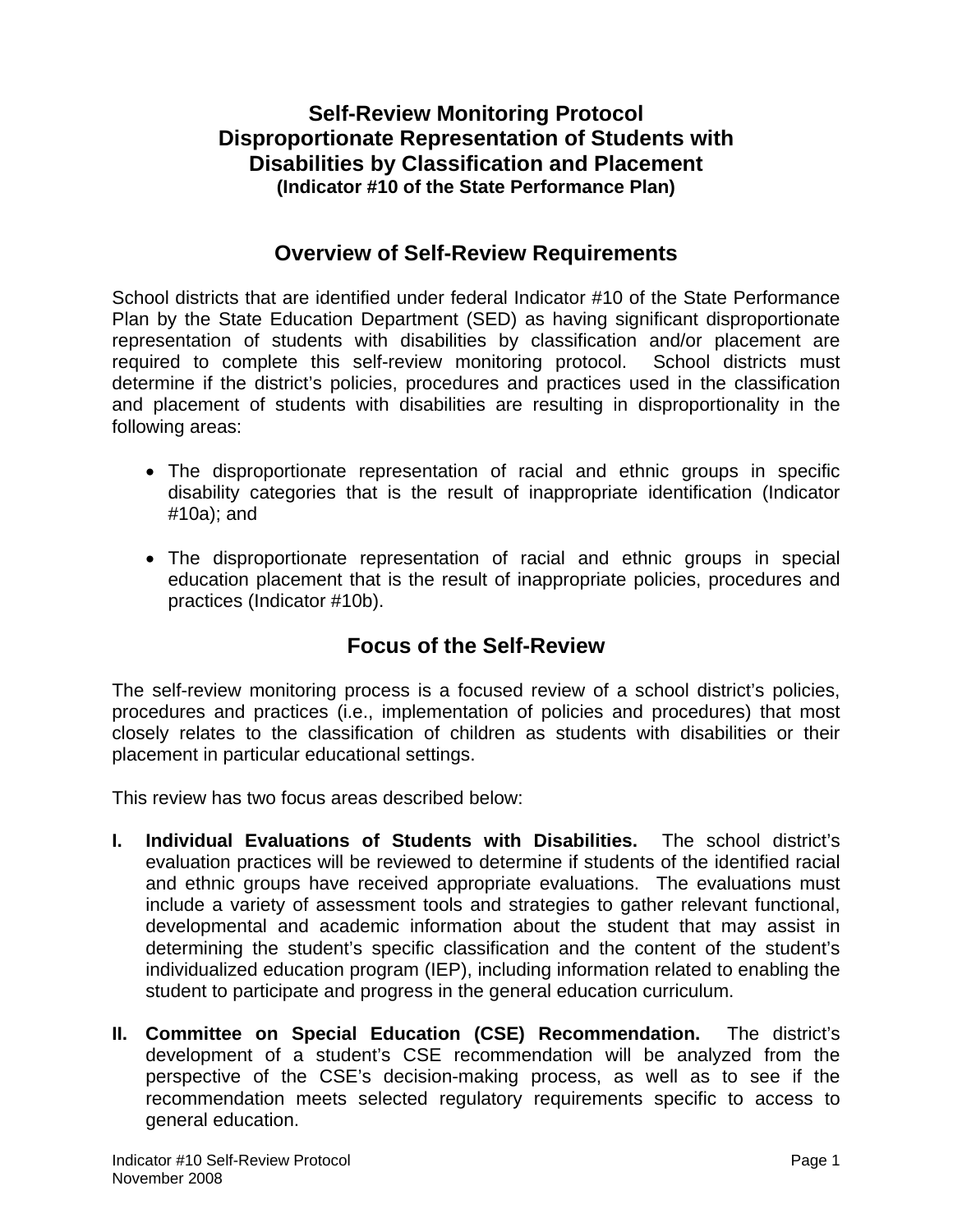- The district's CSE process will be examined to determine to what extent the practices of the CSE contribute to an over- or under-classification of students of identified racial and ethnic groups in particular disability categories, classifications are based on student evaluations, and special education programs and services are considered that will enable the student to be involved in and progress in the general education curriculum and to be educated in the least restrictive environment.
- Students' IEPs will be evaluated to ensure that recommendations are based on student needs and that students are provided opportunities to be involved in and progress in the general education curriculum, educated in general education classes to the greatest extent appropriate, and placed in the least restrictive environment.

## **Directions for Completing the Self-Review**

- **Instructions to Complete the Self-Review Monitoring Protocol (Attachment 1)** – This form provides a step-by-step process to complete the self-review. The district must maintain documentation for every step of the review process for later verification. There are four forms (Attachments 2-5) that must be completed as part of the self-review monitoring process.
- **School District Self-Review Monitoring Protocol (Attachment 2)** This form establishes the protocol to conduct the self-review. The protocol:
	- $\circ$  specifies the regulatory requirements relating to the two focus areas described above;
	- o identifies documentation (e.g., data charts, student record reviews, CSE rubric or meeting minutes and IEPs) that must be reviewed; and
	- o identifies information to "look for" in reviewing documentation (e.g., students of different racial and ethnic groups are equally represented across placement options within the district).

 The district must use this form to guide the self-review and to document its compliance findings in detail and identify, for self-correction purposes, any corrective action and improvement activities needed to address compliance issues. The protocol is **not submitted to SED**, but should be used to guide the district to self-correct compliance issues.

• **Individual Student Record Review Form (Attachment 3)** – This form is used to guide the collection of information from individual student records (i.e., evaluations, IEPs). The School District Self-Review Monitoring Protocol (Attachment 2) should be referenced in determining what documentation in a student's record must be reviewed and what information to look for in the review of that documentation.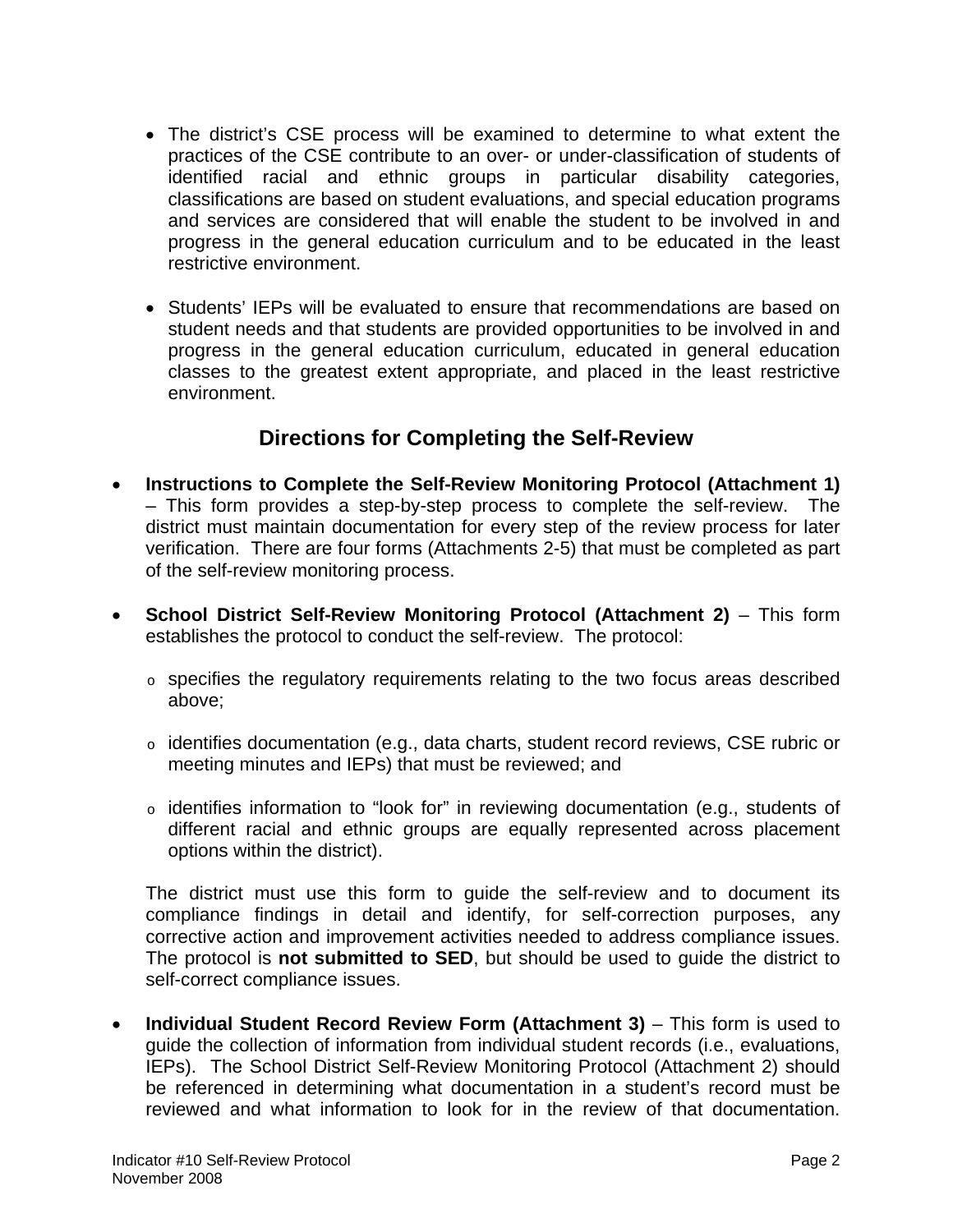Using this form, for each regulatory citation for each individual student in the sample, a determination must be made whether the requirement was met or was not met or was not applicable to the individual student. One form should be used for each student record reviewed. Information from these forms is used to determine compliance.

- **Focused Rubric to Evaluate the CSE Process (Attachment 4)** This form is used to focus on key decision points during the CSE meeting. The rubric will provide information about how the CSE addresses these key points and if the CSE makes decisions consistently across the district. It may also provide insight into how the CSE decision-making process may or may not affect the classification and placement of the identified group of students. All instances of "minimally addressed or no evidence" must be reported as noncompliance.
- **Disproportionality Self-Review Monitoring Report (Attachment 5)** This form is a sample of the electronic report the school district will complete to document the results of the district's self-review to SED. For each regulatory requirement, the district must document its findings of compliance or noncompliance.

## **Identification of Noncompliance**

**The team must carefully review all findings from all the documentation and evidence to make its determination of compliance for each regulatory requirement. Any absent or inappropriate policy, procedure or practice must be reported as a noncompliance issue. Please refer to these criteria below when making determinations of compliance/noncompliance.** 

- When fewer than 90 percent of the total number of records reviewed show evidence that a particular regulatory requirement has been met, the regulation must be noted as "noncompliant."
- When other required documentation from Attachments 3 and 4 provide evidence of noncompliance, the issue must be reported as "noncompliant."
- In cases where 90 percent or more of the total records reviewed show evidence that a particular requirement has been met, but other evidence from Attachment 3 and/or 4 show findings of noncompliance, the issue must be reported as "noncompliant."

## **Report to the State Education Department**

**The only documentation to be submitted to SED is the Disproportionality Self-Review Monitoring Report (Attachment 5).** This report must be submitted electronically. To complete this form, go to [http://pd.nysed.gov](http://pd.nysed.gov/) and follow the directions for completion and submission. The district should **NOT** submit the other forms completed or the documentation reviewed during the self-review unless requested by SED.

Pursuant to the New York State Archives and Records Administration Records Retention and Disposition Schedule ED-1, the school district must maintain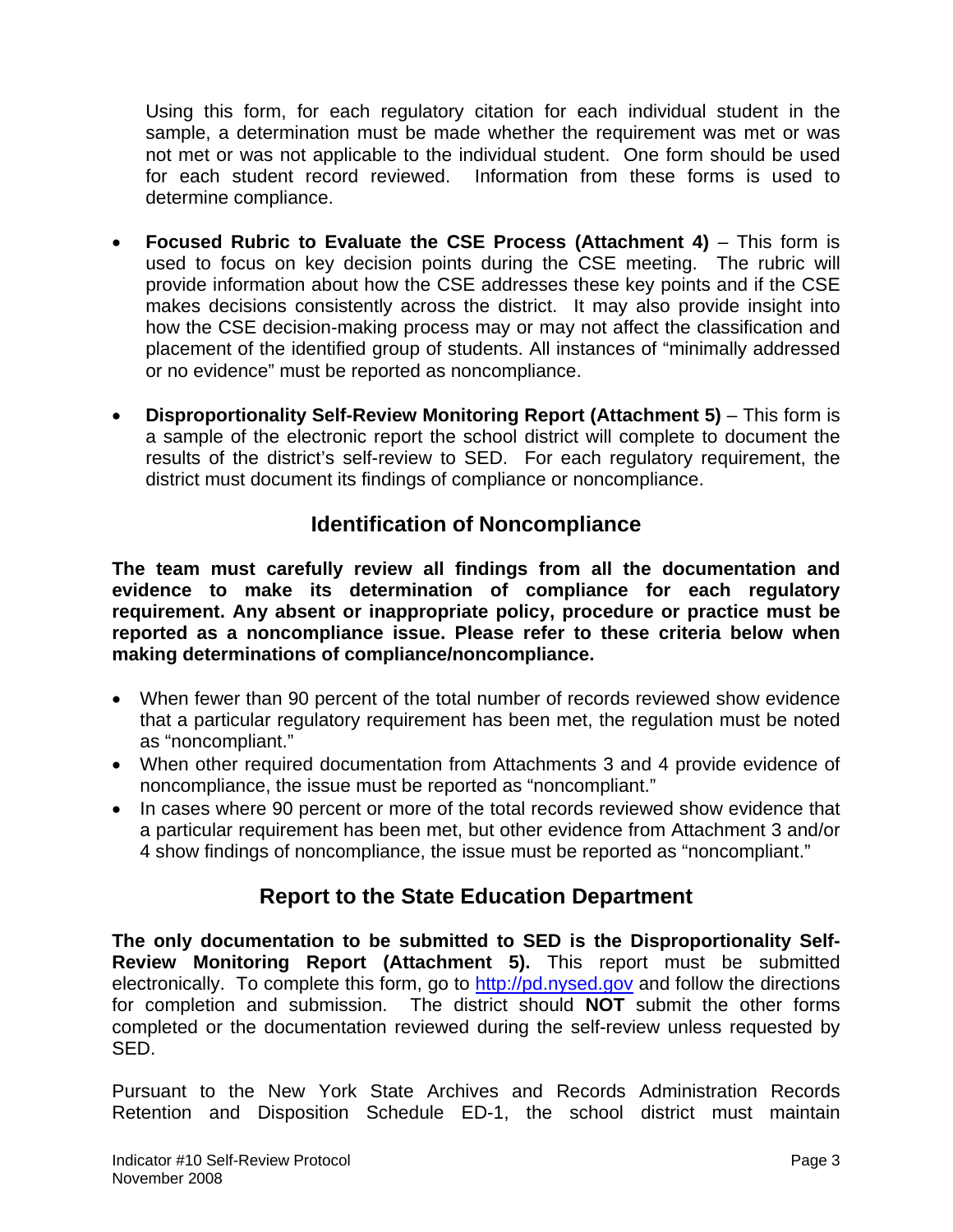documentation of its review for a period of **seven years**. This documentation is subject to review by SED and therefore should be maintained in an easily retrievable and organized manner.

## **SED Review of Self-Review Monitoring Report**

SED will review the Self-Review Monitoring Report and respond as follows:

- 1. If the school district reports to SED that, based on its self-review, the district has not identified any compliance issues relating to its procedures and practices, SED will arrange for a review of that determination.
- 2. If the school district reports to SED that, based on its self-review, the district has one or more compliance issues relating to its procedures and practices, SED will notify the district that it must correct all instances of noncompliance not later than one year from the identification of the issues. SED will periodically contact the school district to ensure that correction of noncompliance has occurred within a year.

## **Technical Assistance Resources**

The following sources may assist you in addressing issues of disproportionate representation by race and ethnicity of students with disabilities receiving special education and related services.

Other sources of technical assistance include:

- The Metropolitan Center for Urban Education's Technical Assistance Center on Disproportionality (TAC-D) <http://steinhardt.nyu.edu/metrocenter/tacd.html>
- Special Education Training and Resource Centers (SETRC) <http://www.vesid.nysed.gov/lsn/setrc.htm>
- National Center for Culturally Responsive Educational Systems <http://www.nccrest.org/publications.html>

## **Questions**

Questions regarding the Disproportionality Self-Review Monitoring Protocol may be directed to the Policy Unit at (518) 473-2878 or to the Special Education Quality Assurance Regional Office at [http://www.vesid.nysed.gov/specialed/quality/](http://www.vesid.nysed.gov/specialed/quality/qaoffices.htm) [qaoffices.htm](http://www.vesid.nysed.gov/specialed/quality/qaoffices.htm).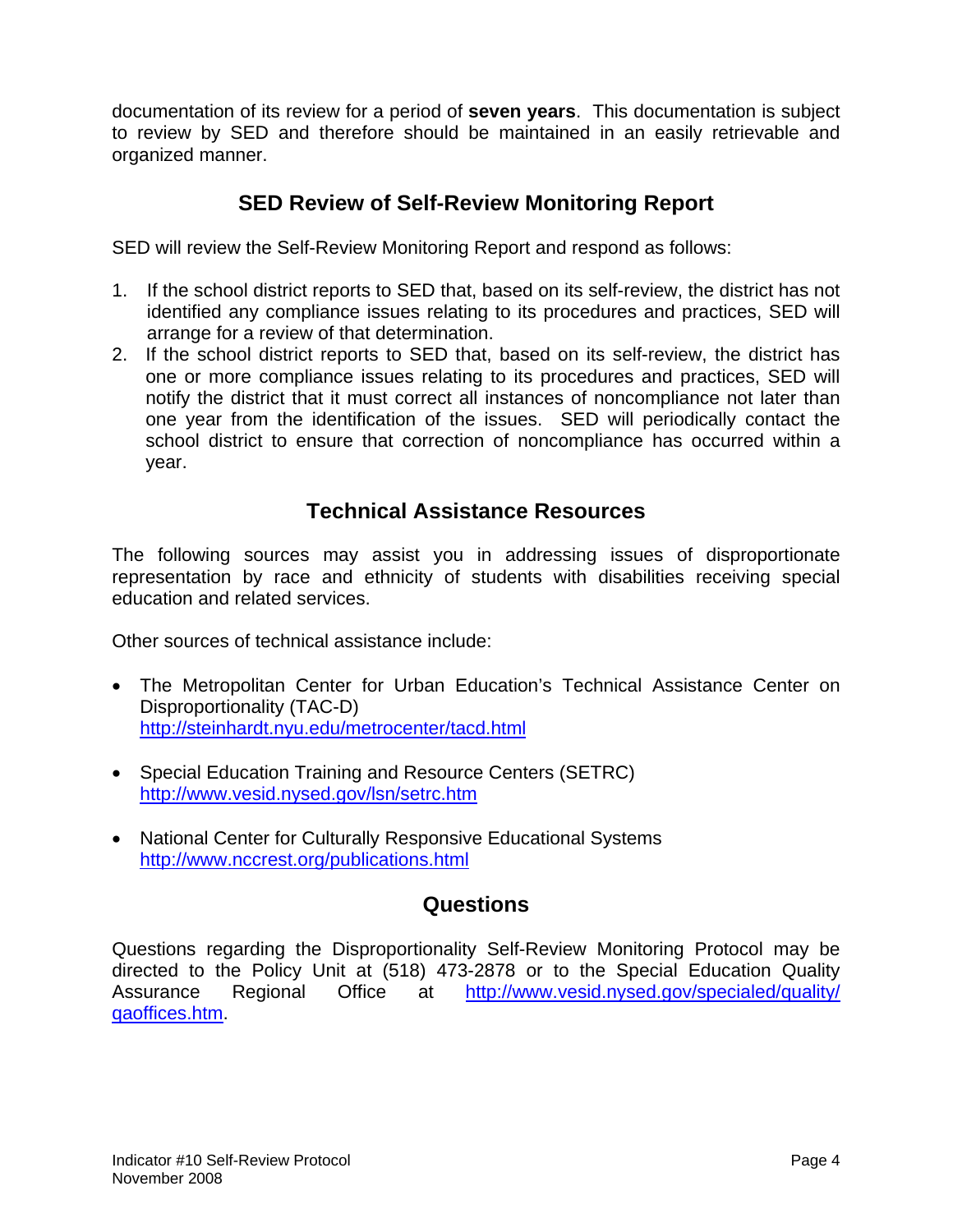## **Checklist to Complete the Disproportionality Self-Review Monitoring Protocol**

| <b>Activity</b>                                                                                                                                                    | <b>Components of the Review</b>                                                                                                                                                                                                                                                                                                                                                                                                                                                                                                                                                                                                                                                                                                                                                                                                                                      |
|--------------------------------------------------------------------------------------------------------------------------------------------------------------------|----------------------------------------------------------------------------------------------------------------------------------------------------------------------------------------------------------------------------------------------------------------------------------------------------------------------------------------------------------------------------------------------------------------------------------------------------------------------------------------------------------------------------------------------------------------------------------------------------------------------------------------------------------------------------------------------------------------------------------------------------------------------------------------------------------------------------------------------------------------------|
| 1. School superintendent or<br>designee selects the team<br>members to conduct the<br>self-review                                                                  | Identify a team leader for the review process.<br>Select team members, number to be determined by team<br>leader.<br>Suggested team members<br>include:<br>school<br>education<br>administrator,<br>special<br>teacher,<br>general<br>education teacher, parent of a student with a disability,<br>school psychologist, and guidance counselor.<br>To provide objectivity and to benefit from technical<br>assistance during the self-review process, it is strongly<br>recommended that the district invite someone from<br>outside the district such as a SETRC specialist and one or<br>more representatives of a diverse racial or ethnic<br>background from the community to participate in the self-<br>review.                                                                                                                                                |
| 2. Conduct an initial meeting<br>of the review team to<br>discuss timelines for the<br>review and the process to<br>review and collect the<br>required information | Assign staff responsible to:<br>$\bullet$<br>o Ensure the student sample is sufficient, and complete<br>the student record reviews (Attachment 3).<br>o Complete the "Focused Rubric to Evaluate the CSE<br>Process" (Attachment 4).<br>Identify the process to complete the self-review and due<br>dates.<br>Establish meeting dates to review the results.                                                                                                                                                                                                                                                                                                                                                                                                                                                                                                         |
| 3. Identify other sources of<br>data and information that<br>must be reviewed                                                                                      | The self-review protocol is designed to respond to district-<br>wide data. Depending on the depth of the district needs, the<br>review team may find it necessary to produce building data to<br>better understand which buildings of the<br>district are<br>disproportionately over or under identifying students by<br>disability classification or which buildings may be contributing<br>to a disproportionate representation of racial and ethnic<br>groups in special education placements that is the result of<br>inappropriate policies, procedures and practices.                                                                                                                                                                                                                                                                                          |
| 4. Select a sample of student<br>records to be reviewed                                                                                                            | For use with Attachment 3 - Student Record Review Form.<br>Compile a list of all students with disabilities referred to the<br>CSE between January 1 of the previous academic year and<br>January 31 of the current academic year (a 13 month<br>period). (These dates may be expanded in order to get an<br>adequate number of records needed for representation.)<br>• For school districts with 20 or fewer students on this list,<br>review all student records.<br>For school districts with 21-200 students on this list,<br>$\bullet$<br>randomly select 20 student records.<br>For school districts with more than 200 students on this<br>list, randomly select 30 records.<br>Ensure the sample of student records includes all or a<br>significant number of students from the identified group<br>and a proportional sample of other students from other |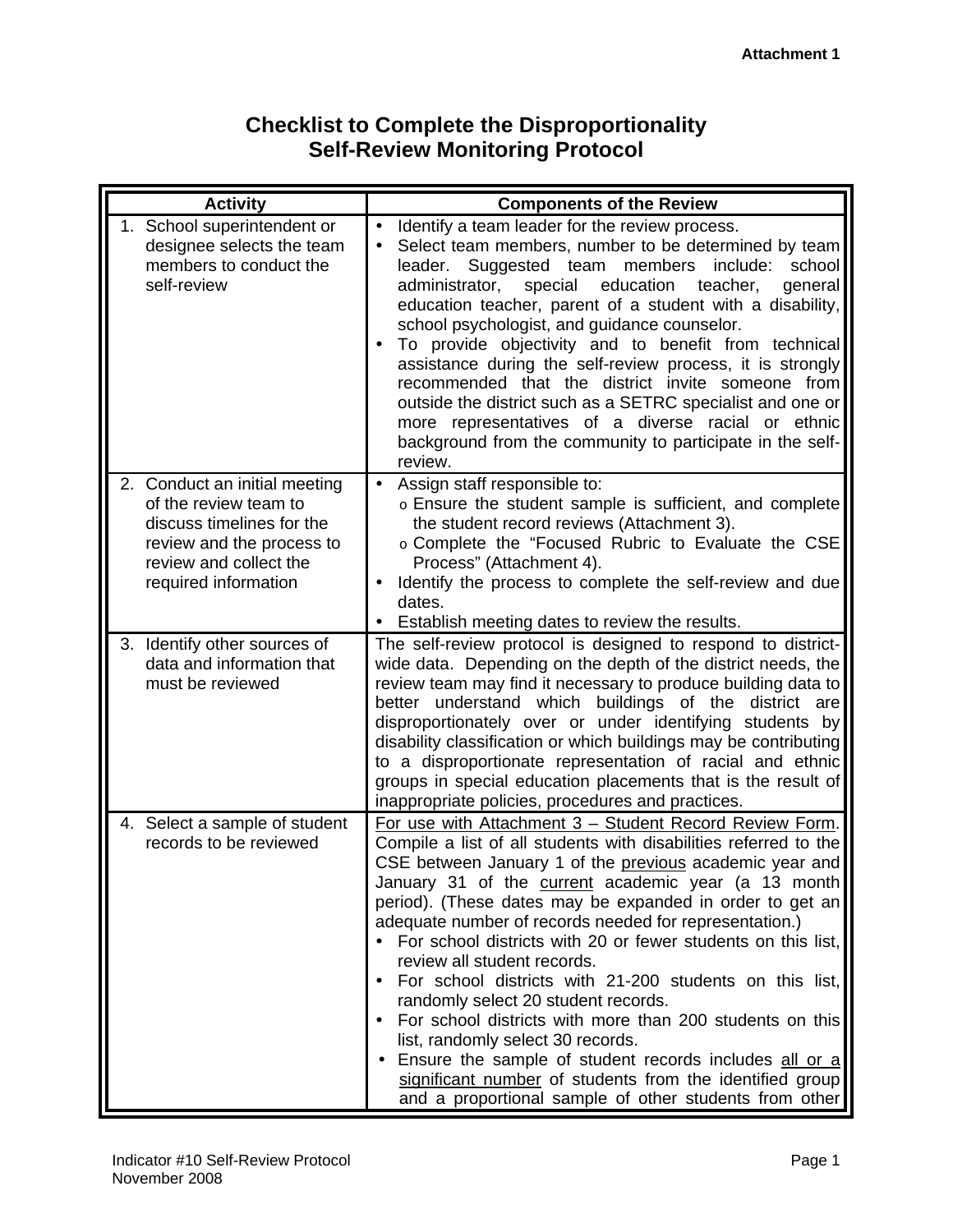| <b>Activity</b>                                                                                             | <b>Components of the Review</b>                                                                                                                                                                                                                                                                                                                                                                                                                                                                                                                                                                                                                 |
|-------------------------------------------------------------------------------------------------------------|-------------------------------------------------------------------------------------------------------------------------------------------------------------------------------------------------------------------------------------------------------------------------------------------------------------------------------------------------------------------------------------------------------------------------------------------------------------------------------------------------------------------------------------------------------------------------------------------------------------------------------------------------|
| 5. Complete the Self-Review<br><b>Monitoring Protocol</b>                                                   | races/ethnicities.<br>Add to the number of records to be reviewed if, based on<br>the record reviews, you are finding inconclusive patterns<br>of policy implementation (i.e., in order to determine<br>compliance at the 90 percent or greater level, additional<br>records may need to be reviewed).<br>Complete the self-review monitoring protocol. In order to<br>complete the School District Self-Review Monitoring<br><b>Protocol</b><br>(Attachment 2), the district team must<br>complete the activities contained in Attachments 3 and 4<br>to obtain the information necessary to make decisions<br>about compliance/noncompliance. |
| 6. Complete the Student<br>Record Review form for<br>each student                                           | Document findings for each student on the student record<br>review form (Attachment 3). To complete this review, you will<br>need to review IEPs. A summary of individual findings needs<br>to be developed. To determine compliance, if 90 percent of<br>the records reviewed are in compliance, then compliance will<br>be positive for purposes of this review.                                                                                                                                                                                                                                                                              |
| 7. Complete "Focused Rubric<br>to Evaluate the CSE<br>Process"                                              | This rubric (Attachment 4) is designed to be used as a tool<br>by the district to assess how the CSE process may affect the<br>disproportionate representation of students of certain racial<br>or ethnic groups in particular disability categories or<br>educational settings. The rubric lists six key regulatory<br>affecting<br>classification<br>requirements<br>and<br>placement<br>determinations. This tool can be used as a debriefing form.                                                                                                                                                                                          |
| 8. Convene a review team<br>meeting to discuss the<br>findings                                              | Review the results of each applicable focus area of the self-<br>review monitoring protocol (Attachment 2) and document<br>whether the district's policies, procedures and/or practices<br>are compliant or noncompliant with State requirements.<br>The team will review the documentation of evidence<br>collected by the team from the multiple sources identified as<br>"Look At" and use this information in determining if the district<br>is in compliance with the regulatory requirements selected for<br>each of the two focus areas. Each focus area section<br>provides a space for the team to use in summarizing its<br>findings. |
| 9. Analyze the data to identify<br>the specific nature and<br>extent of the areas in need<br>of improvement | The team will question and probe data to determine relevant<br>factors relating to disproportionality (e.g., practices that<br>contribute to disproportionate identification or placement of<br>specific disabilities, certain racial or ethnic groups or for<br>specific types of placements). On the Self-Review Monitoring<br>Protocol (Attachment 2):<br>Document findings of noncompliance using the forms and<br>criterion provided.<br>Describe the specific details of noncompliance.<br>$\bullet$<br>Identify what must be corrected and how it will be<br>corrected.                                                                  |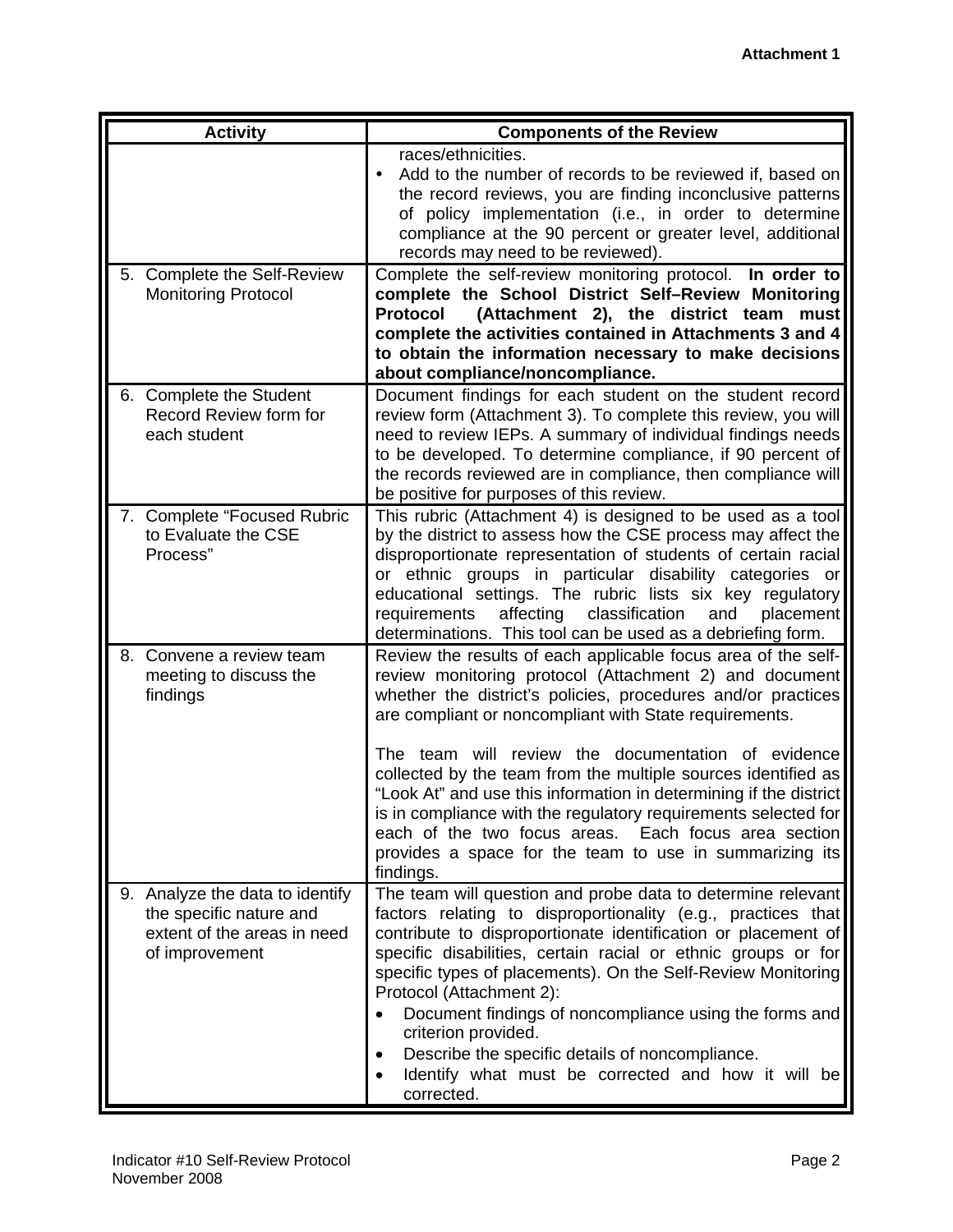| <b>Components of the Review</b>                                                                                                                                                                                                                                                                                                                                              |
|------------------------------------------------------------------------------------------------------------------------------------------------------------------------------------------------------------------------------------------------------------------------------------------------------------------------------------------------------------------------------|
| Set a timetable for correction. All noncompliance must<br>be corrected no later than one year from the date of<br>identification (i.e., date report submitted to SED).<br>Identify and document improvement activities.                                                                                                                                                      |
| The Superintendent or Chief School Officer should review<br>the completed self-review protocol to accept responsibility for<br>the accuracy of the compliance report.                                                                                                                                                                                                        |
| Manner of Submission: Web-based electronic submission<br>To submit this form, go to http://pd.nysed.gov<br>The Superintendent of Schools or Chief School Officer of the<br>school district must verify that the Self-Review Monitoring<br>Report (Attachment 5) provides accurate data<br>and<br>information.<br>Print the report after submitting to SED for record-keeping |
|                                                                                                                                                                                                                                                                                                                                                                              |

**Maintain all documentation used to complete the self-review for seven years. Records should be retained in an organized and easily retrievable format. All documentation is subject to SED review.**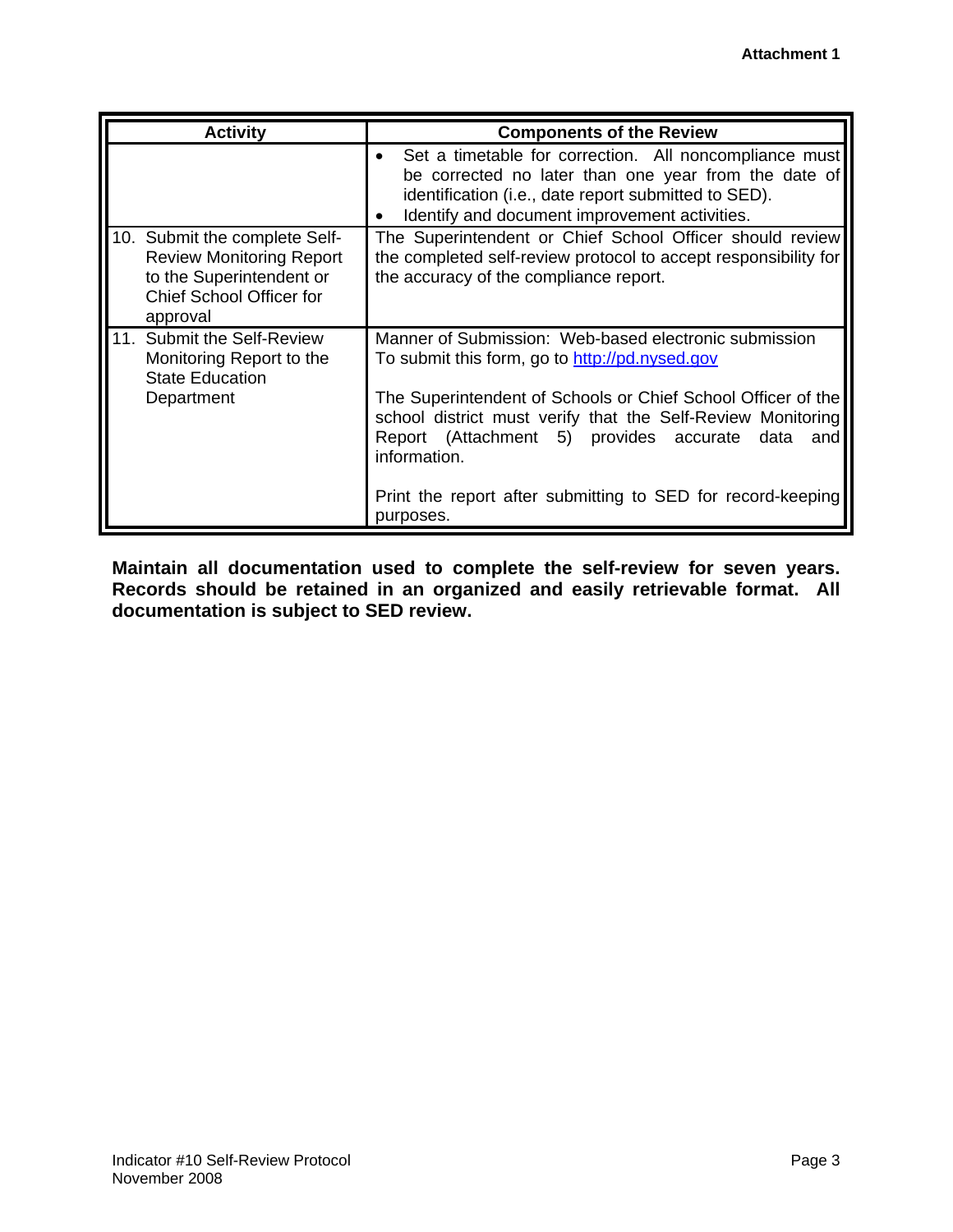### **SCHOOL DISTRICT SELF-REVIEW MONITORING PROTOCOL**

|                                                | Indicator #10 - Disproportionate Representation of<br><b>Students with Disabilities by Classification and Placement</b>          |                     |        |
|------------------------------------------------|----------------------------------------------------------------------------------------------------------------------------------|---------------------|--------|
| <b>School District:</b>                        |                                                                                                                                  |                     |        |
| <b>Address:</b>                                |                                                                                                                                  |                     |        |
| <b>Form Completed By:</b>                      | Name/Title                                                                                                                       | <b>Phone Number</b> | E-mail |
| <b>Date Review Completed:</b>                  | <u> 1980 - Jan Sterling von Berling von Berling von Berling von Berling von Berling von Berling von Berling von B</u>            |                     |        |
| Team Members Participating in the Self-Review: |                                                                                                                                  |                     |        |
| racial and ethnic backgrounds.                 | For reviews required for significant discrepancy by race/ethnicity, indicate the names of community representatives from diverse |                     |        |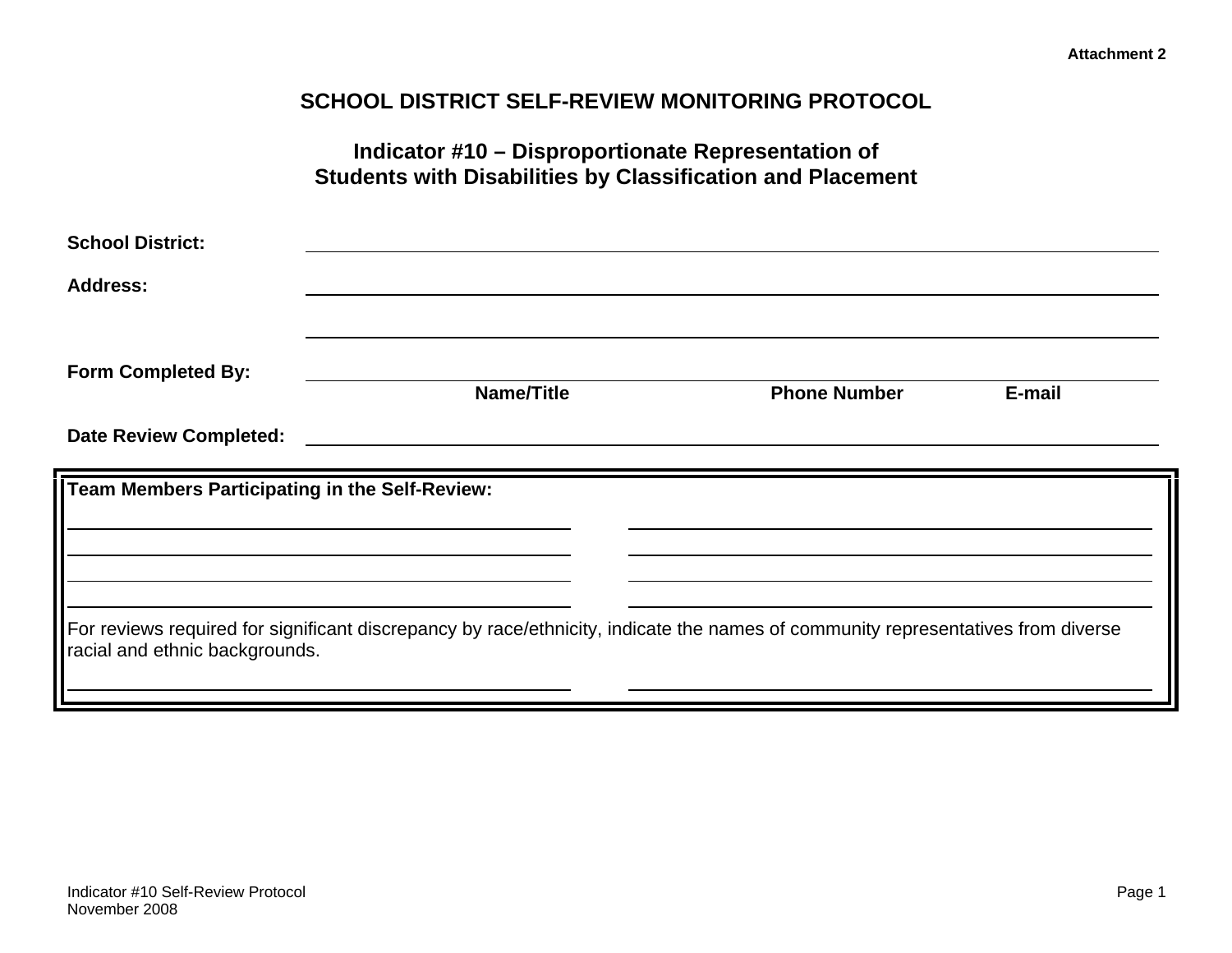## **Directions SCHOOL DISTRICT SELF-REVIEW MONITORING PROTOCOL**

 This form establishes the protocol to conduct the self-review. The district must conduct a review of each focus area as identified on this protocol. Each section of the protocol provides the following information:

#### **Two focus areas to be reviewed**:

- I. Individual Evaluations of Students with Disabilities
- II. Committee on Special Education (CSE) Recommendations

**Citation and Issue**: Regulatory requirements are identified that have been determined by SED to be most closely related to having significant disproportionality based on race and ethnicity in the classification and placement by type of students with disabilities.

**Documentation and Evidence**: For each focus area, the protocol provides a specific list of documentation (information to look at) and evidence (information to look for) that must be considered in the district's review of its policies, procedures and practices in the identified focus area.

**Determination of Compliance Y (Yes) or N (No):** A notation of Y indicates that the district is in compliance with the specific regulatory requirement. A notation of N indicates that the district is not in compliance with the regulatory requirement. The determination of compliance for some issues may be made based solely on the review of individual student records. For other issues, the school district will need to consider other sources of documentation as indicated on the protocol. The team should carefully review all findings from all the documentation and evidence to make its determination of compliance for each regulatory requirement.

As applicable to each regulatory citation:

- **Determination of Y (compliance):** 
	- <sup>o</sup> 90 percent or more of the total number of records reviewed (Attachment 3) show evidence that a particular regulatory requirement has been met (i.e., marked "Y" or "NA"); **and**
	- <sup>o</sup> Other required documentation from Attachment 4 provides evidence of compliance.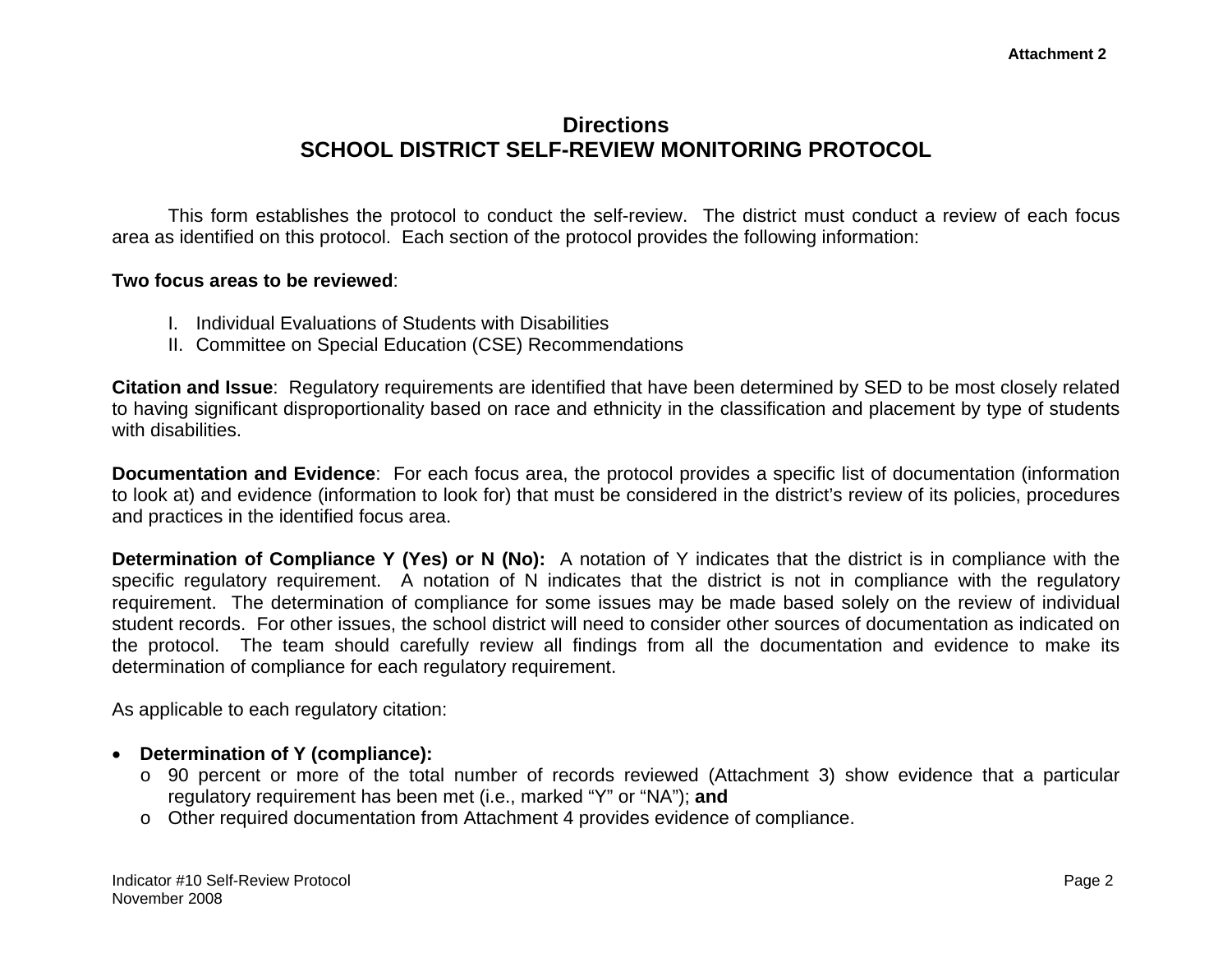#### • **Determination of "N" (noncompliance):**

- <sup>o</sup> Fewer than 90 percent of the total number of records reviewed (Attachment 3) show evidence that a particular regulatory requirement has been met; **or**
- <sup>o</sup> Other required documentation from Attachment 4 provides evidence of noncompliance.
- <sup>o</sup> In cases where 90 percent or more of the total records reviewed show evidence that a particular requirement has been met, but other evidence from Attachment 4 shows findings of noncompliance.

#### **The team should carefully review all findings from all the documentation and evidence to make its determination of compliance for each regulatory requirement.**

**Findings**: This section is to be used to document the specific details of its findings that would identify issues of inappropriate policies, procedures and or practices.

- As examples:
	- <sup>o</sup> "70 percent of the records reviewed showed evidence that assessments were administered in the student's native language."
	- <sup>o</sup> A review of the CSE decision-making process in five out of seven instances showed the report of the student's evaluation was not discussed in determining if the student had a disability.

In these examples, findings of noncompliance must be made.

**Corrective Actions and Improvement Activities:** The team must identify any corrective actions necessary to correct identified compliance issues. The district should also note any improvement activities necessary in the identified focus area, whether related to a compliance finding or not, to address the school district's significant disproportionality based on race and ethnicity in the identification of students with disabilities.

**This form (Attachment 2) must be kept on file by the school district and is not submitted to SED unless requested.**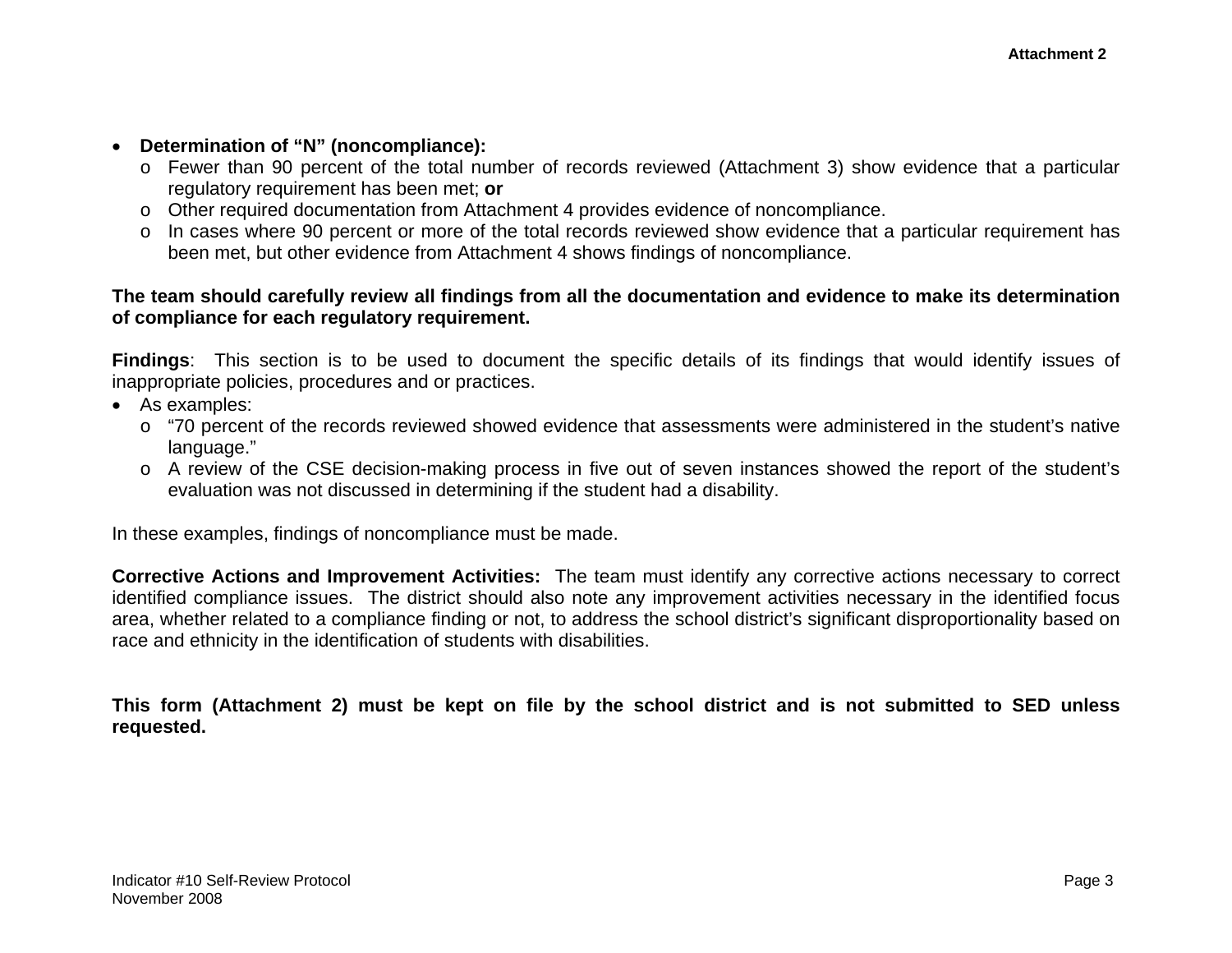#### **I. Individual Evaluations of Students with Disabilities**

The district's evaluation practices will be reviewed to determine if students of all racial and ethnic groups have received appropriate evaluations that include a variety of assessment tools and strategies to gather relevant functional, development and academic information about the student that may assist in determining the classification of the student in specific disability categories and the content of the student's IEP, including information related to enabling the student to participate and progress in the general education curriculum.

| <b>Citation</b>                                                                                                                                                                                                                                                                                                     | <b>Determination</b><br>of Compliance                                                                                                                                                                                                                                        |                                                                                                                                                                                                                                                                                                                    |  |  |  |  |  |
|---------------------------------------------------------------------------------------------------------------------------------------------------------------------------------------------------------------------------------------------------------------------------------------------------------------------|------------------------------------------------------------------------------------------------------------------------------------------------------------------------------------------------------------------------------------------------------------------------------|--------------------------------------------------------------------------------------------------------------------------------------------------------------------------------------------------------------------------------------------------------------------------------------------------------------------|--|--|--|--|--|
|                                                                                                                                                                                                                                                                                                                     | (8 NYCRR)<br><b>Issue</b>                                                                                                                                                                                                                                                    |                                                                                                                                                                                                                                                                                                                    |  |  |  |  |  |
| $\S 200.4(b)(6)(i)$                                                                                                                                                                                                                                                                                                 | Assessments and other evaluation materials used to assess a student under this section:                                                                                                                                                                                      |                                                                                                                                                                                                                                                                                                                    |  |  |  |  |  |
| \$200.4(b)(6)(i)(a)                                                                                                                                                                                                                                                                                                 | administer;                                                                                                                                                                                                                                                                  | are provided and administered in the student's native language or other mode of communication and<br>in the form most likely to yield accurate information on what the student knows and can do<br>academically, developmentally and functionally, unless it is clearly not feasible to so provide or              |  |  |  |  |  |
| $\S200.4(b)(6)(i)(b)$                                                                                                                                                                                                                                                                                               | are used for purposes for which the assessments or measures are valid and reliable;                                                                                                                                                                                          |                                                                                                                                                                                                                                                                                                                    |  |  |  |  |  |
| $\S200.4(b)(6)(i)(c)$                                                                                                                                                                                                                                                                                               | provided by those who developed such assessments; and                                                                                                                                                                                                                        | are administered by trained and knowledgeable personnel in accordance with the instruction                                                                                                                                                                                                                         |  |  |  |  |  |
| \$200.4(b)(6)(i)(d)                                                                                                                                                                                                                                                                                                 | are selected and administered so as not to be discriminatory on a racial or cultural basis.                                                                                                                                                                                  |                                                                                                                                                                                                                                                                                                                    |  |  |  |  |  |
| $\S200.4(b)(6)(v)$                                                                                                                                                                                                                                                                                                  | No single measure or assessment is used as the sole criterion for determining whether a student is a<br>student with a disability or for determining an appropriate educational program for a student.                                                                       |                                                                                                                                                                                                                                                                                                                    |  |  |  |  |  |
| $\S200.4(b)(6)(vii)$                                                                                                                                                                                                                                                                                                | The student is assessed in all areas related to the suspected disability, including, where appropriate,<br>health, vision, hearing, social and emotional status, general intelligence, academic performance,<br>vocational skills, communicative status and motor abilities. |                                                                                                                                                                                                                                                                                                                    |  |  |  |  |  |
| $\S200.4(b)(6)(xvi)$<br>Materials and procedures used to assess a student with limited English proficiency are selected and<br>administered to ensure that they measure the extent to which the student has a disability and needs<br>special education, rather than measure the student's English language skills. |                                                                                                                                                                                                                                                                              |                                                                                                                                                                                                                                                                                                                    |  |  |  |  |  |
|                                                                                                                                                                                                                                                                                                                     | <b>Documentation</b>                                                                                                                                                                                                                                                         | <b>Evidence</b>                                                                                                                                                                                                                                                                                                    |  |  |  |  |  |
| Look at:<br>$\circ$                                                                                                                                                                                                                                                                                                 | • Individual Student Record Review (Attachment 3)<br>Individual evaluation reports                                                                                                                                                                                           | Look for evidence of:<br>Results of the evaluation provide information in all areas related to<br>suspected disability.<br>Results of the evaluation provide the information necessary to<br>determine the type of disability and the specific areas in which the<br>student will need special education services. |  |  |  |  |  |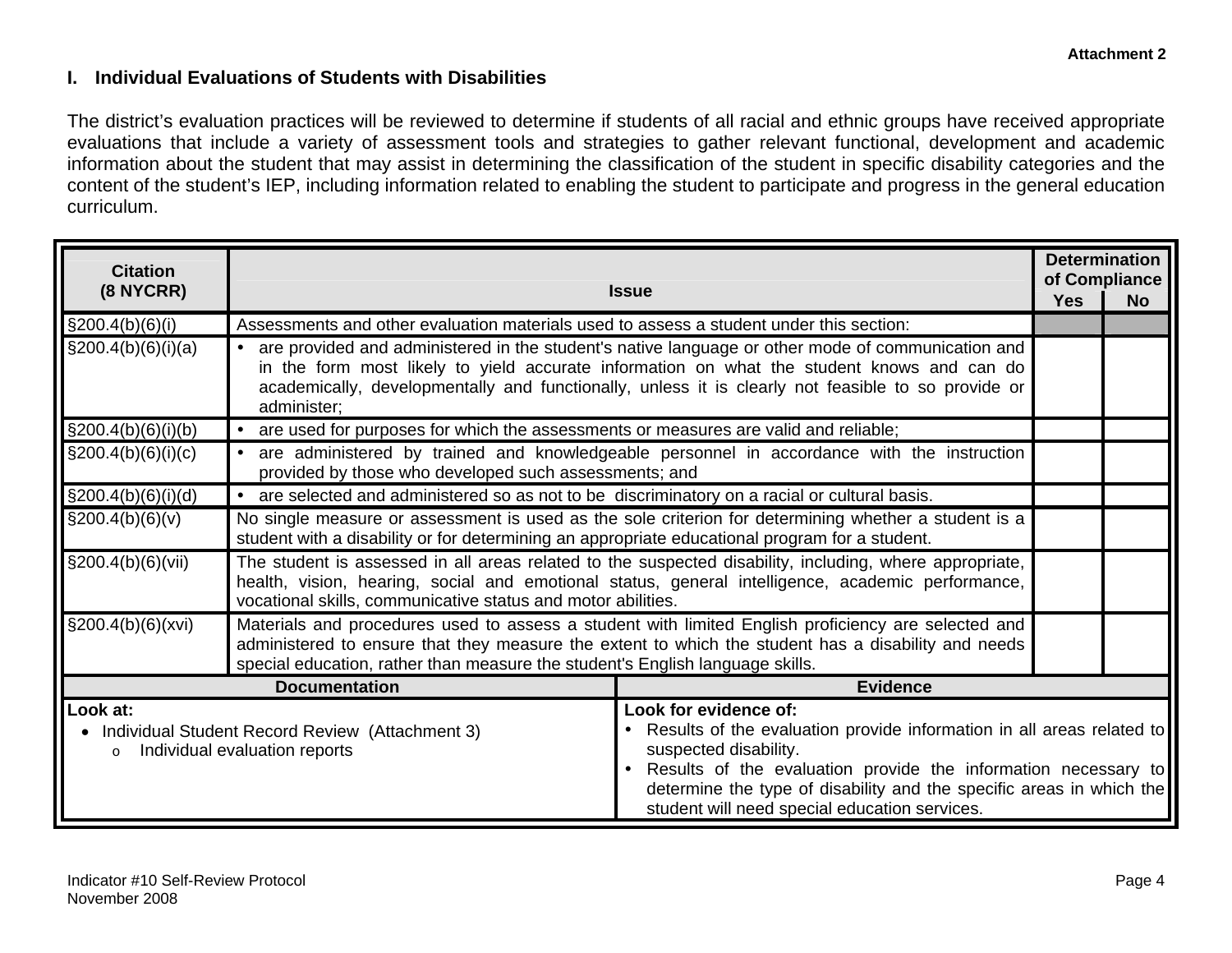|                                                                                          | • Assessments and other evaluation materials are in the student's<br>native language or other mode of communication and in the form<br>most likely to provide information on what the student knows and<br>can do academically, developmentally and functionally.<br>• Assessments and other evaluation materials are administered for<br>purposes for which the assessments or measures are valid and<br>reliable.<br>• Multiple measures are used to determine the specific type of<br>disability or for determining an appropriate educational program for<br>a student. |
|------------------------------------------------------------------------------------------|-----------------------------------------------------------------------------------------------------------------------------------------------------------------------------------------------------------------------------------------------------------------------------------------------------------------------------------------------------------------------------------------------------------------------------------------------------------------------------------------------------------------------------------------------------------------------------|
|                                                                                          | <b>Findings</b>                                                                                                                                                                                                                                                                                                                                                                                                                                                                                                                                                             |
| Description of specific details of noncompliance in policy,<br>procedures and practices: | <b>Corrective Action required:</b><br>Improvement activities recommended:                                                                                                                                                                                                                                                                                                                                                                                                                                                                                                   |

### **Please note: Individual Student Record Review (Attachment 3) must be completed to determine compliance/noncompliance for this focus area.**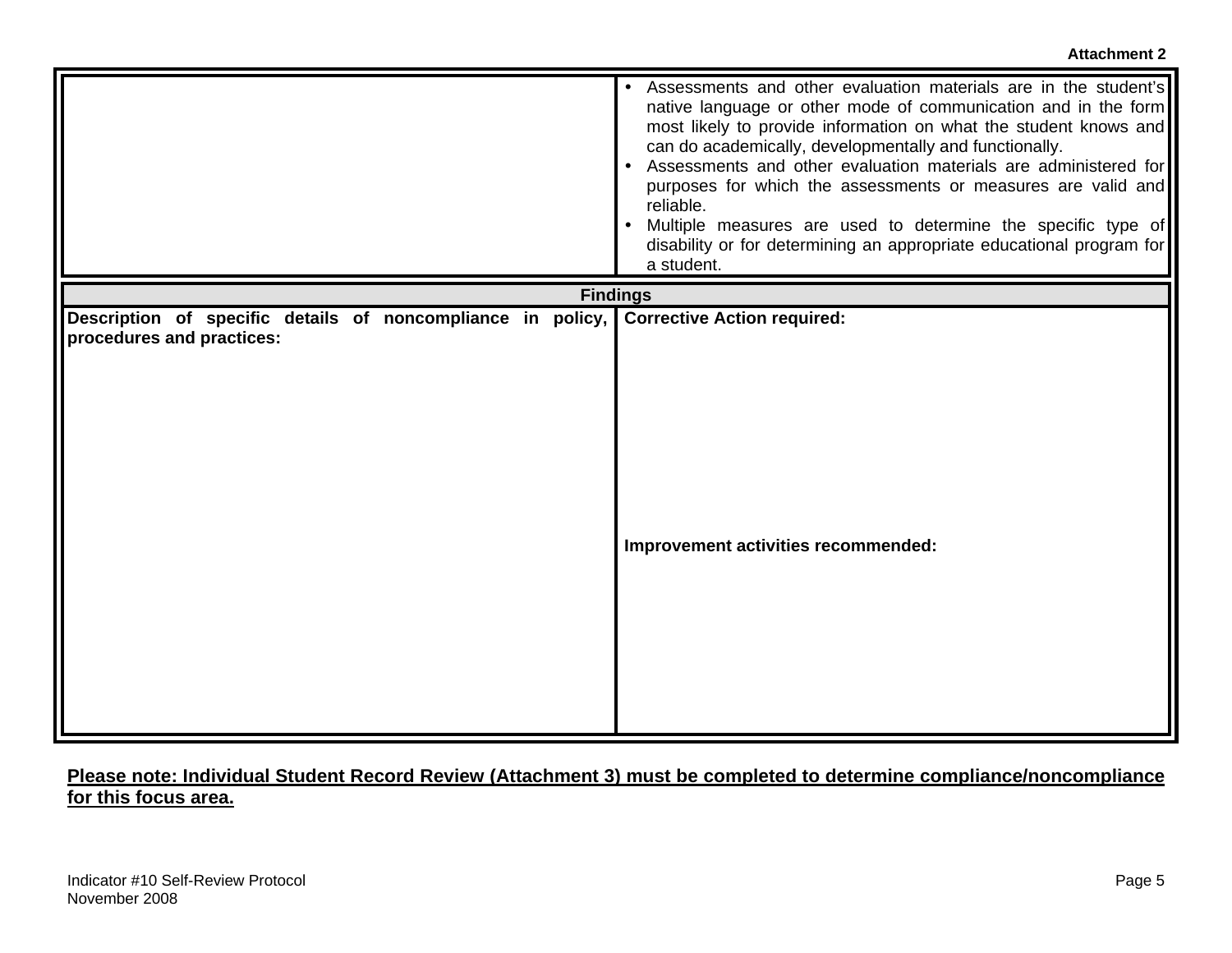The following chart may be used to calculate the percentage of student records with evidence of compliance. Compile the results based on the results of each record reviewed for each citation (Attachment 3). Consider these results along with other required documentation in making a final compliance determination for this focus area.

| <b>Summary of Individual Student Record Review</b> |                                         |                                                             |                                                      |  |  |  |  |
|----------------------------------------------------|-----------------------------------------|-------------------------------------------------------------|------------------------------------------------------|--|--|--|--|
| <b>Citation</b>                                    | <b>Total Number of Records Reviewed</b> | <b>Total Number of Records with</b><br>a finding of Y or NA | <b>Percentage of Records in</b><br><b>Compliance</b> |  |  |  |  |
| $\S200.4(b)(6)(i)(a)$                              |                                         |                                                             |                                                      |  |  |  |  |
| $\S200.4(b)(6)(i)(b)$                              |                                         |                                                             |                                                      |  |  |  |  |
| $\S200.4(b)(6)(i)(c)$                              |                                         |                                                             |                                                      |  |  |  |  |
| $\S200.4(b)(6)(i)(d)$                              |                                         |                                                             |                                                      |  |  |  |  |
| $\S200.4(b)(6)(v)$                                 |                                         |                                                             |                                                      |  |  |  |  |
| $\S200.4(b)(6)(vii)$                               |                                         |                                                             |                                                      |  |  |  |  |
| $\S200.4(b)(6)(xvi)$                               |                                         |                                                             |                                                      |  |  |  |  |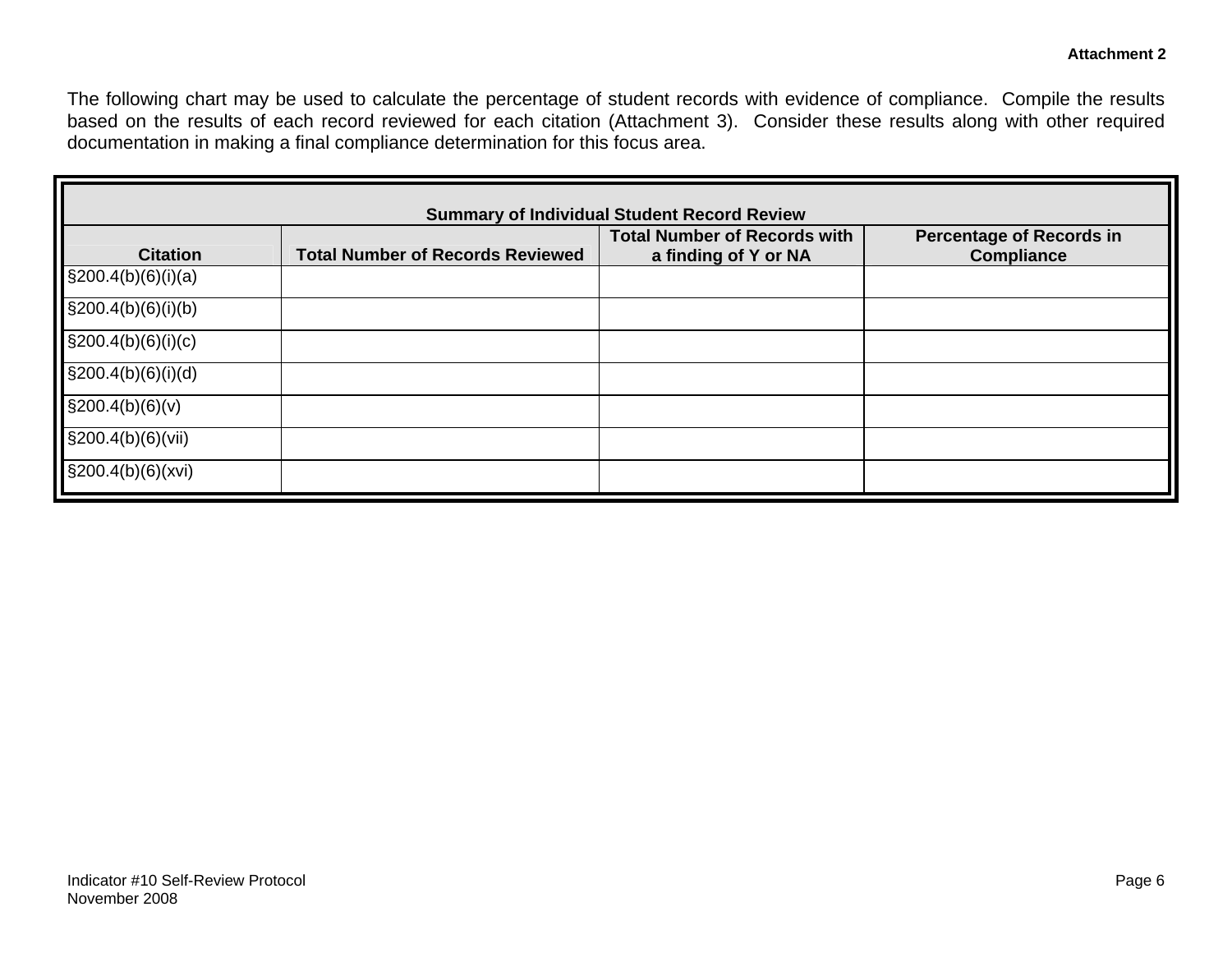#### **II. Committee on Special Education Recommendation**

- The district's development of CSE student recommendations will be analyzed from the perspective of the CSE's decision-making process and the extent to which the recommendation meets selected regulatory requirements that focus on access to general education curriculum.
- The district's CSE decision-making process will be evaluated to determine to what extent the CSE *considered* the student's individual evaluation and previous interventions in determining the student's disability classification.

| <b>Citation</b><br>(8NYCRR)           | of Compliance<br><b>Issue</b>                                                                                                                                                                                                                                          |                                                                                                                                                                                                                                                                                                                                                                                                                                                                                                        |           |  |  |  |
|---------------------------------------|------------------------------------------------------------------------------------------------------------------------------------------------------------------------------------------------------------------------------------------------------------------------|--------------------------------------------------------------------------------------------------------------------------------------------------------------------------------------------------------------------------------------------------------------------------------------------------------------------------------------------------------------------------------------------------------------------------------------------------------------------------------------------------------|-----------|--|--|--|
| $\S200.4(c)(1)$                       | Upon completing the administration of tests and other evaluation materials, the CSE and other qualified<br>individuals must determine whether the student is a student with a disability, as defined in section<br>200.1(zz). (See Attachment 2A)                      | <b>Yes</b>                                                                                                                                                                                                                                                                                                                                                                                                                                                                                             | <b>No</b> |  |  |  |
| \$200.4(d)                            | Prior to the development of the recommendation, the Committee shall ensure that the appropriateness<br>of the resources of the general education program, including educationally related support services and<br>academic intervention services, has been considered. |                                                                                                                                                                                                                                                                                                                                                                                                                                                                                                        |           |  |  |  |
| $\S200.4(d)(2)$                       | In developing the recommendations for the IEP, the Committee must consider the results of the initial or<br>most recent evaluation.                                                                                                                                    |                                                                                                                                                                                                                                                                                                                                                                                                                                                                                                        |           |  |  |  |
| $\S200.4(d)(2)(ii)$                   | The IEP indicates the student's disability classification.                                                                                                                                                                                                             |                                                                                                                                                                                                                                                                                                                                                                                                                                                                                                        |           |  |  |  |
|                                       | <b>Documentation</b>                                                                                                                                                                                                                                                   | <b>Evidence</b>                                                                                                                                                                                                                                                                                                                                                                                                                                                                                        |           |  |  |  |
| Look at:<br>Evaluate the CSE Process) | Student Record Review (Attachment 3)<br>Debriefing of CSE members (Attachment 4 - Focused Rubric to                                                                                                                                                                    | Look for evidence of:<br>The CSE discusses and considers student evaluations in<br>determining the student's classification.<br>The CSE discusses the general education supports the student may<br>be receiving and considers the appropriateness of additional<br>supports.<br>Eligibility decisions are based on evaluation data demonstrating that<br>students require special education as defined in regulation and not<br>due to lack of appropriate general education instruction or supports. |           |  |  |  |

#### **Please note: Individual Student Record Review (Attachment 3) and Focused Rubric to Evaluate the CSE Process (Attachment 4) must be completed to determine compliance/noncompliance for this focus area.**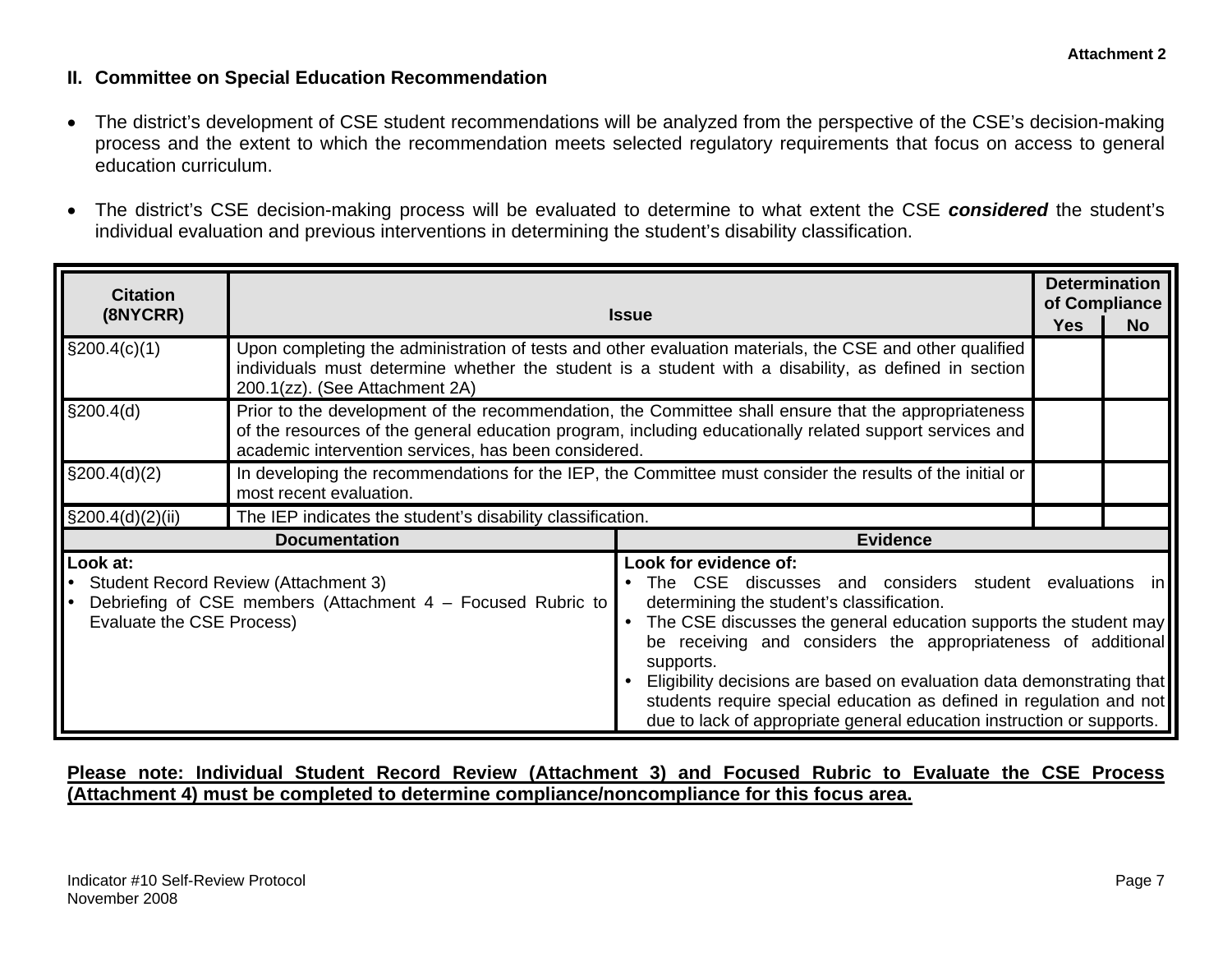|                           | <b>Findings</b> |  |  |  |  |  |  |                                                                                         |
|---------------------------|-----------------|--|--|--|--|--|--|-----------------------------------------------------------------------------------------|
| procedures and practices: |                 |  |  |  |  |  |  | Description of specific details of noncompliance in policy, Corrective Action required: |
|                           |                 |  |  |  |  |  |  | Improvement activities recommended:                                                     |

The following chart may be used to calculate the percentage of student records with evidence of compliance. Compile the results based on the results of each record reviewed for each citation (Attachment 3). Consider these results along with other required documentation in making a final compliance determination for this focus area.

| <b>Summary of Individual Student Record Review</b>                                                                                                                                |  |  |  |  |  |  |  |  |
|-----------------------------------------------------------------------------------------------------------------------------------------------------------------------------------|--|--|--|--|--|--|--|--|
| <b>Total Number of Records with</b><br><b>Percentage of Records in</b><br><b>Compliance</b><br><b>Citation</b><br>a finding of Y or NA<br><b>Total Number of Records Reviewed</b> |  |  |  |  |  |  |  |  |
| $\S200.4(c)(1)$                                                                                                                                                                   |  |  |  |  |  |  |  |  |
| \$200.4(d)                                                                                                                                                                        |  |  |  |  |  |  |  |  |
| $\S200.4(d)(2)$                                                                                                                                                                   |  |  |  |  |  |  |  |  |
| $\S200.4(d)(2)(ii)$                                                                                                                                                               |  |  |  |  |  |  |  |  |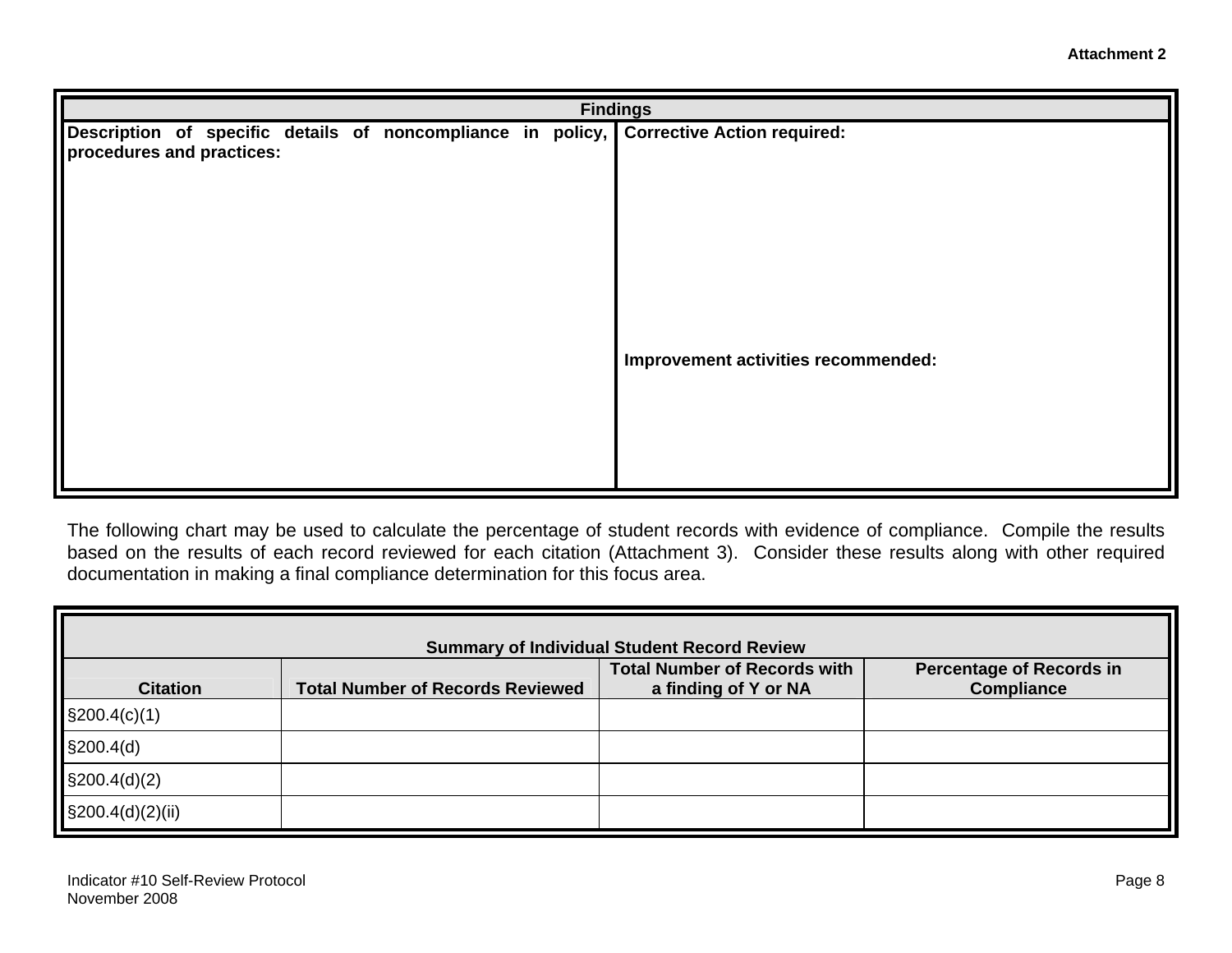**Only those school districts identified as having disproportionate representation of racial and ethnic groups in special education placements (Indicator #10b) must complete this section.** 

- The district's CSE decision-making process will be evaluated to determine to what extent the CSE *considered* special education programs and services that will be provided to enable the student to be involved in and progress in the general education curriculum and to be educated in the least restrictive environment.
- Student IEPs will be evaluated to ensure that the recommendations are based on student needs, and students are provided opportunities to be:
	- $\circ$  involved in and progress in the general education curriculum;
	- $\circ$  educated in general education classes to the greatest extent appropriate; and
	- $\circ$  placed in the least restrictive environment

| <b>Citation</b>                      | (8NYCRR)<br><b>Issue</b>                                                                                                                                                                                   |  |  |
|--------------------------------------|------------------------------------------------------------------------------------------------------------------------------------------------------------------------------------------------------------|--|--|
|                                      |                                                                                                                                                                                                            |  |  |
| $\sqrt{\frac{200.4(d)}{2(i)}}$       | The IEP shall report the present levels of academic achievement and functional performance and<br>indicate the individual needs of the student according to the four need areas.                           |  |  |
| $\log_{200.4(d)(2(i)(a))}$           | The IEP includes references to how the student's disability affects involvement and progress in the<br>general education curriculum.                                                                       |  |  |
| $\sqrt{\frac{200.4(d)(2)(v)(a)(2)}}$ | The IEP shall indicate the recommended special education program and services to allow the student<br>to be involved in and progress in the general education curriculum.                                  |  |  |
| $\sqrt{\frac{200.4(d)(2)(v)(a)(3)}}$ | The IEP indicates the recommended special education programs and services to allow the student to<br>be educated and participate with other students with disabilities and nondisabled students.           |  |  |
| $\sqrt{\frac{200.4(d)(2)(v)(b)(3)}}$ | The recommended program and services shall, to the extent practicable, indicate the supplementary<br>aids and services and program modification to be provided to the student or on behalf of the student. |  |  |
| $\sqrt{\frac{200.4(d)(2)(viii)}{a}}$ | The IEP provides an explanation of the extent, if any, to which the student will not participate in general<br>education programs.                                                                         |  |  |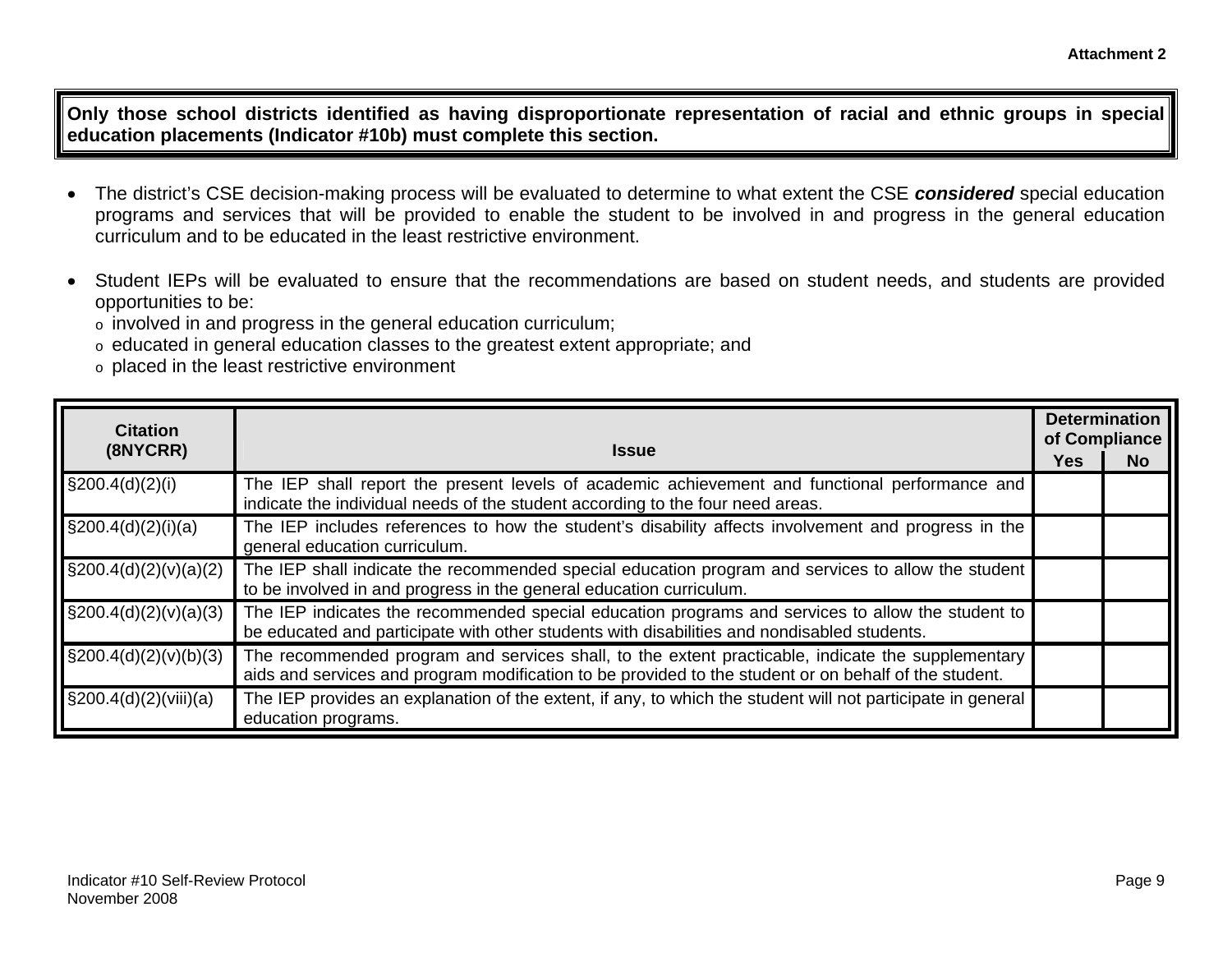| <b>Citation</b>                                                                |                                                                                                                                                                                                                             |                                                                                                                                                                                                                                                                                                                                                                                                                                                                                                                                                                                                                                                                                                                           | of Compliance | <b>Determination</b> |  |
|--------------------------------------------------------------------------------|-----------------------------------------------------------------------------------------------------------------------------------------------------------------------------------------------------------------------------|---------------------------------------------------------------------------------------------------------------------------------------------------------------------------------------------------------------------------------------------------------------------------------------------------------------------------------------------------------------------------------------------------------------------------------------------------------------------------------------------------------------------------------------------------------------------------------------------------------------------------------------------------------------------------------------------------------------------------|---------------|----------------------|--|
| (8NYCRR)                                                                       | <b>Issue</b>                                                                                                                                                                                                                |                                                                                                                                                                                                                                                                                                                                                                                                                                                                                                                                                                                                                                                                                                                           |               |                      |  |
| $\S200.4(d)(3)$                                                                | Consideration of special factors. The CSE shall:                                                                                                                                                                            |                                                                                                                                                                                                                                                                                                                                                                                                                                                                                                                                                                                                                                                                                                                           |               |                      |  |
| $\S200.4(d)(3)(i)$                                                             | • in the case of a student whose behavior impedes his or her learning or that of others, consider<br>strategies, including positive behavioral interventions and supports and other strategies to address<br>that behavior; |                                                                                                                                                                                                                                                                                                                                                                                                                                                                                                                                                                                                                                                                                                                           |               |                      |  |
| $\S200.4(d)(3)(ii)$                                                            | as such needs relate to the student's IEP.                                                                                                                                                                                  | • in the case of a student with limited English proficiency, consider the language needs of the student                                                                                                                                                                                                                                                                                                                                                                                                                                                                                                                                                                                                                   |               |                      |  |
| \$200.4(d)(4)(ii)(a)                                                           | The CSE makes program and placement decisions at least annually after full discussion of needs,<br>strengths, goals, services and supports which are documented on the student's IEP.                                       |                                                                                                                                                                                                                                                                                                                                                                                                                                                                                                                                                                                                                                                                                                                           |               |                      |  |
| \$200.4(d)(4)(ii)(d)                                                           | A student with a disability must not be removed from education in age-appropriate regular classrooms<br>solely because of needed modifications in the general education curriculum.                                         |                                                                                                                                                                                                                                                                                                                                                                                                                                                                                                                                                                                                                                                                                                                           |               |                      |  |
|                                                                                | <b>Documentation</b>                                                                                                                                                                                                        | <b>Evidence</b>                                                                                                                                                                                                                                                                                                                                                                                                                                                                                                                                                                                                                                                                                                           |               |                      |  |
| Look at:<br>$\circ$ Student evaluations<br>o IEPs<br>Evaluate the CSE Process) | <b>Student Record Review (Attachment 3)</b><br>Debriefing of CSE members (Attachment 4 - Focused Rubric to                                                                                                                  | Look for evidence of:<br>The CSE discusses present levels of performance (academic,<br>social, physical, management), including how the student's disability<br>affects involvement and progress in the general education<br>curriculum.<br>• The CSE addresses the consideration of special factors, including<br>the language needs of students with limited English proficiency.<br>The CSE considers student evaluations in developing the IEP<br>recommendations.<br>Student recommendations, including placement, are supported by<br>the student's IEP.<br>Students of different racial and ethnic groups are provided equal<br>opportunity to be involved in and progress in the general education<br>curriculum. |               |                      |  |

**Please note: Individual Student Record Review (Attachment 3) and Focused Rubric to Evaluate the CSE Process (Attachment 4) must be completed to determine compliance/noncompliance for this focus area.**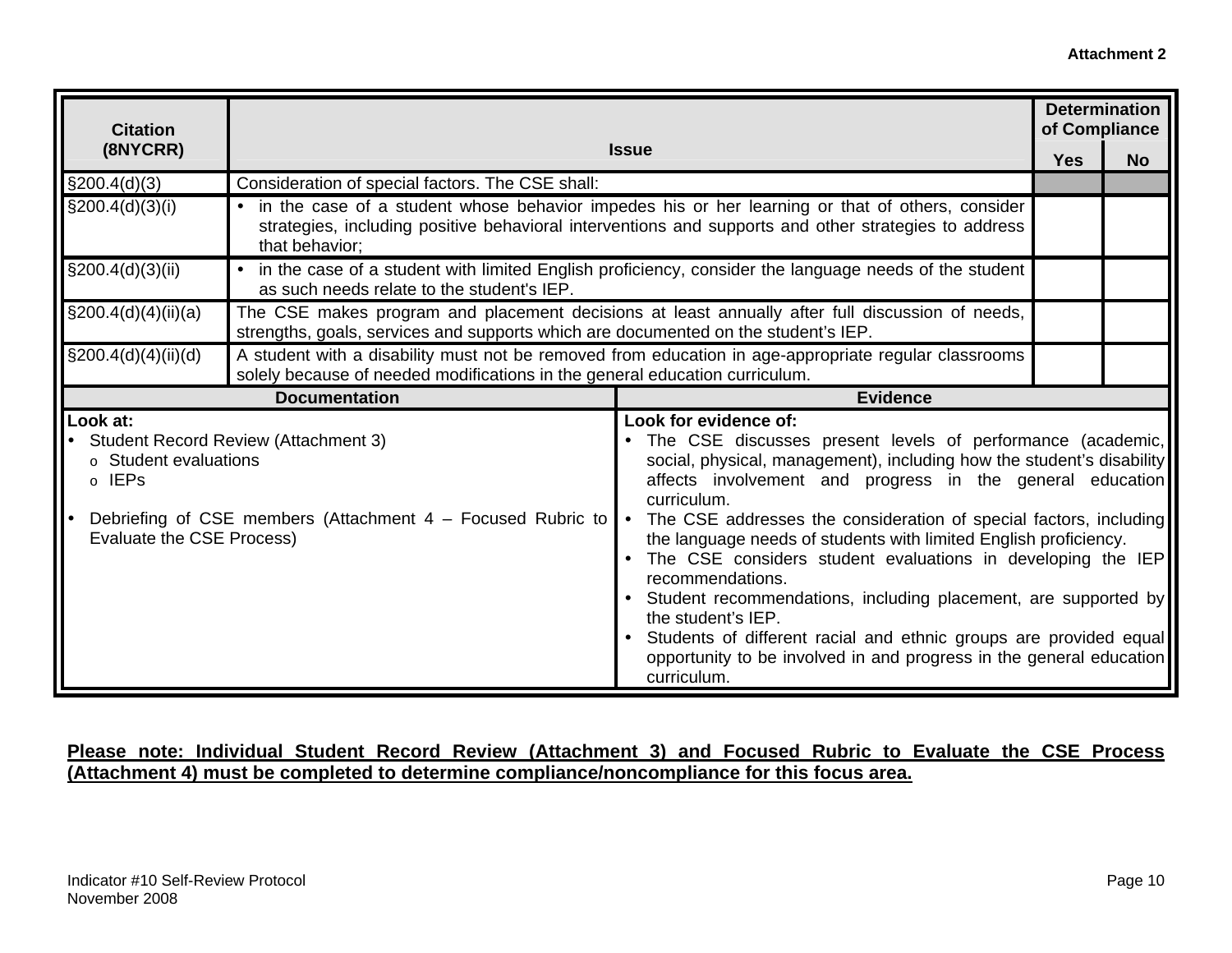|                           |  |  |  | <b>Findings</b>                                                                         |
|---------------------------|--|--|--|-----------------------------------------------------------------------------------------|
|                           |  |  |  | Description of specific details of noncompliance in policy, Corrective Action required: |
| procedures and practices: |  |  |  |                                                                                         |
|                           |  |  |  |                                                                                         |
|                           |  |  |  |                                                                                         |
|                           |  |  |  |                                                                                         |
|                           |  |  |  |                                                                                         |
|                           |  |  |  |                                                                                         |
|                           |  |  |  |                                                                                         |
|                           |  |  |  |                                                                                         |
|                           |  |  |  |                                                                                         |
|                           |  |  |  | Improvement activities recommended:                                                     |
|                           |  |  |  |                                                                                         |
|                           |  |  |  |                                                                                         |
|                           |  |  |  |                                                                                         |
|                           |  |  |  |                                                                                         |
|                           |  |  |  |                                                                                         |
|                           |  |  |  |                                                                                         |
|                           |  |  |  |                                                                                         |
|                           |  |  |  |                                                                                         |
|                           |  |  |  |                                                                                         |
|                           |  |  |  |                                                                                         |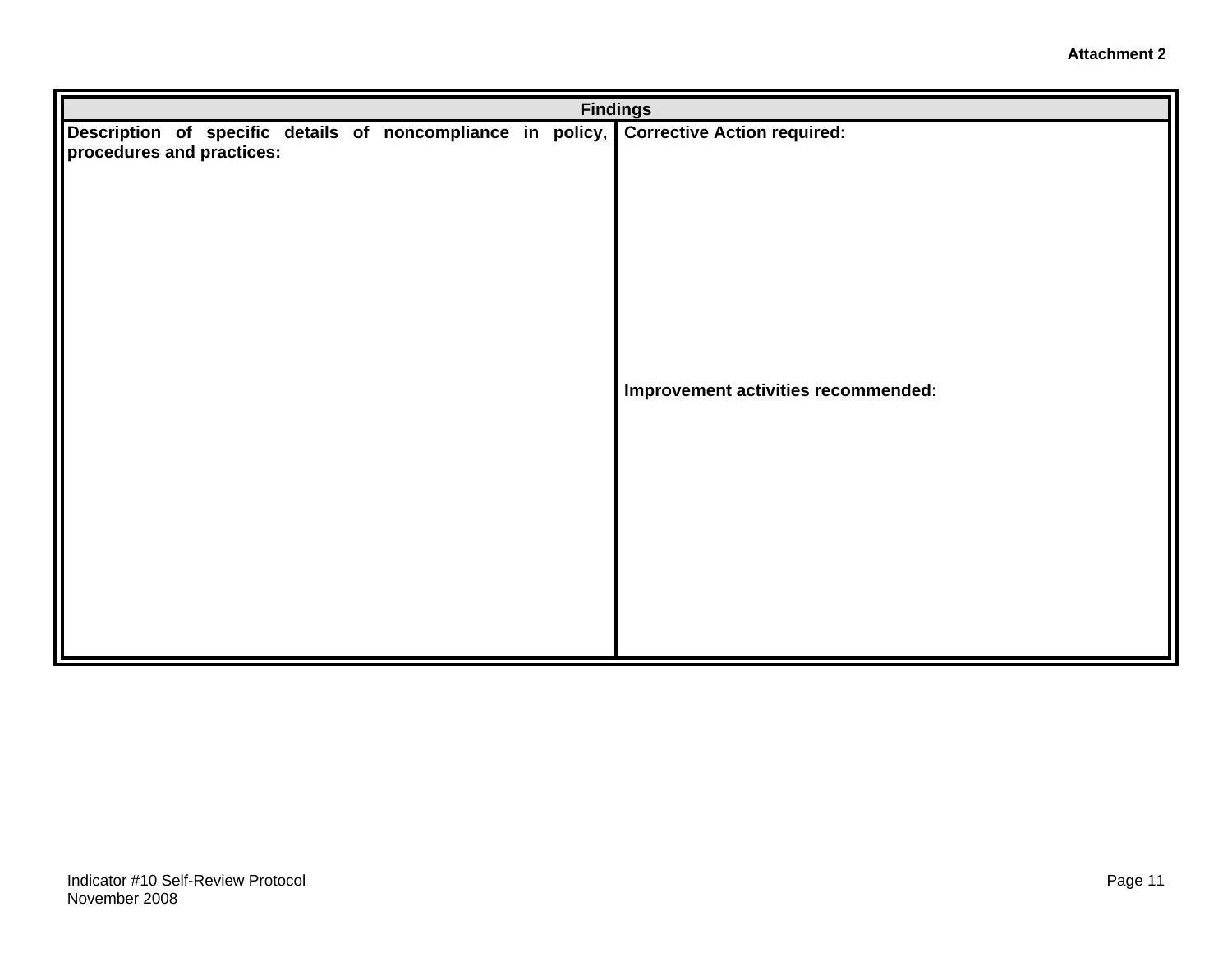The following chart may be used to calculate the percentage of student records with evidence of compliance. Compile the results based on the results of each record reviewed for each citation (Attachment 3). Consider these results along with other required documentation in making a final compliance determination for this focus area.

| <b>Summary of Individual Student Record Review</b> |                                         |                                                             |                                                      |  |  |  |
|----------------------------------------------------|-----------------------------------------|-------------------------------------------------------------|------------------------------------------------------|--|--|--|
| <b>Citation</b>                                    | <b>Total Number of Records Reviewed</b> | <b>Total Number of Records with</b><br>a finding of Y or NA | <b>Percentage of Records in</b><br><b>Compliance</b> |  |  |  |
| $\S200.4(d)(2)(i)$                                 |                                         |                                                             |                                                      |  |  |  |
| $\S200.4(d)(2)(i)(a)$                              |                                         |                                                             |                                                      |  |  |  |
| $\S200.4(d)(2)(v)(a)(2)$                           |                                         |                                                             |                                                      |  |  |  |
| $\S200.4(d)(2)(v)(a)(3)$                           |                                         |                                                             |                                                      |  |  |  |
| $\S200.4(d)(2)(v)(b)(3)$                           |                                         |                                                             |                                                      |  |  |  |
| $\S200.4(d)(2)(viii)(a)$                           |                                         |                                                             |                                                      |  |  |  |
| $\S200.4(d)(3)(i)$                                 |                                         |                                                             |                                                      |  |  |  |
| $\S200.4(d)(3)(ii)$                                |                                         |                                                             |                                                      |  |  |  |
| $\S200.4(d)(4)(ii)(a)$                             |                                         |                                                             |                                                      |  |  |  |
| $\S200.4(d)(4)(ii)(d)$                             |                                         |                                                             |                                                      |  |  |  |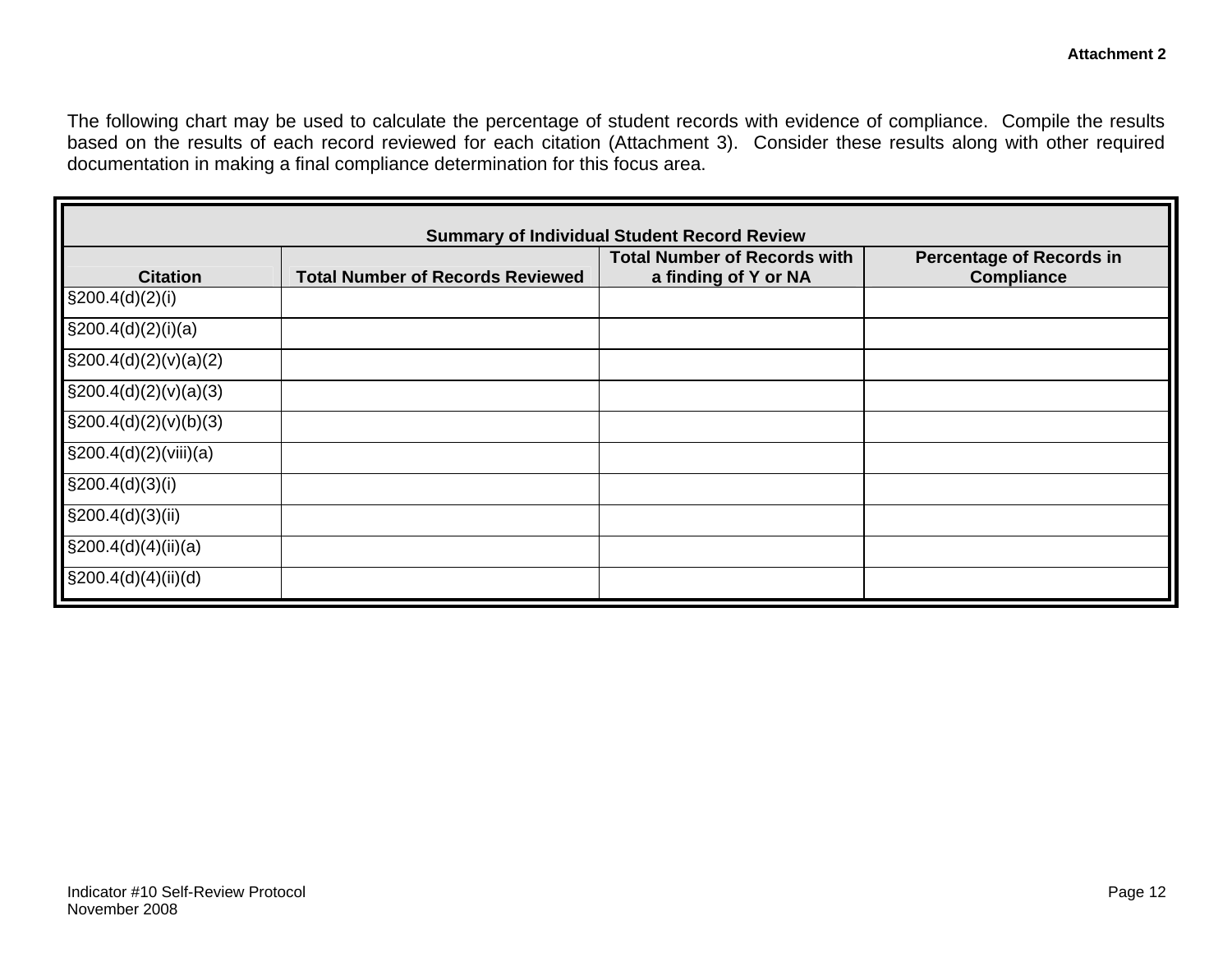#### **Part 200 – Regulations of the Commissioner of Education Section 200.1(zz) – Definitions of Disability Classifications**

- (zz) *Student with a disability* means a student with a disability as defined in section 4401(1) of the Education Law, who has not attained the age of 21 prior to September 1st and who is entitled to attend public schools pursuant to section 3202 of the Education Law and who, because of mental, physical or emotional reasons, has been identified as having a disability and who requires special services and programs approved by the department. The terms used in this definition are defined as follows:
	- (1) *Autism* means a developmental disability significantly affecting verbal and nonverbal communication and social interaction, generally evident before age 3, that adversely affects a student's educational performance. Other characteristics often associated with autism are engagement in repetitive activities and stereotyped movements, resistance to environmental change or change in daily routines, and unusual responses to sensory experiences. The term does not apply if a student's educational performance is adversely affected primarily because the student has an emotional disturbance as defined in paragraph (4) of this subdivision. A student who manifests the characteristics of autism after age 3 could be diagnosed as having autism if the criteria in this paragraph are otherwise satisfied.
	- (2) *Deafness* means a hearing impairment that is so severe that the student is impaired in processing linguistic information through hearing, with or without amplification,that adversely affects a student's educational performance.
	- (3) *Deaf-blindness* means concomitant hearing and visual impairments, the combination of which causes such severe communication and other developmental and educational needs that they cannot be accommodated in special education programs solely for students with deafness or students with blindness.
	- (4) *Emotional disturbance* means a condition exhibiting one or more of the following characteristics over a long period of time and to a marked degree that adversely affects a student's educational performance:
		- (i) an inability to learn that cannot be explained by intellectual, sensory, or health factors.
		- (ii) an inability to build or maintain satisfactory interpersonal relationships with peers and teachers;
		- (iii) inappropriate types of behavior or feelings under normal circumstances;
		- (iv) a generally pervasive mood of unhappiness or depression; or
		- (v) a tendency to develop physical symptoms or fears associated with personal or school problems.

The term includes schizophrenia. The term does not apply to students who are socially maladjusted**,** unless it is determined that they have an emotional disturbance.

- (5) *Hearing impairment* means an impairment in hearing, whether permanent or fluctuating**,**  that adversely affects the child's educational performance but that is not included under the definition of *deafness* in this section.
- (6) *Learning disability* means a disorder in one or more of the basic psychological processes involved in understanding or in using language, spoken or written, which manifests itself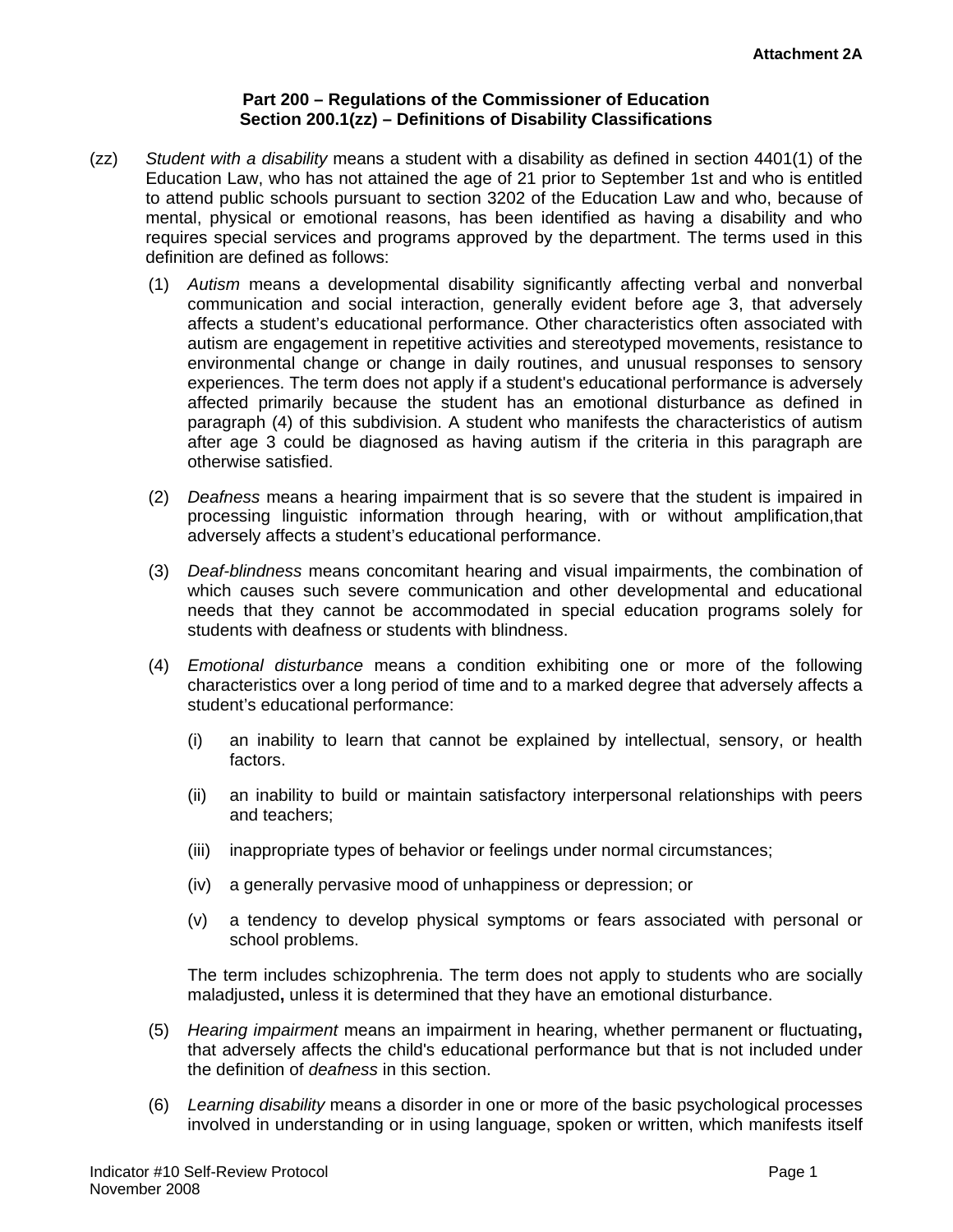in an imperfect ability to listen, think, speak, read, write, spell, or to do mathematical calculations, as determined in accordance with section 200.4(j) of this Part. The term includes such conditions as perceptual disabilities, brain injury, minimal brain dysfunction, dyslexia and developmental aphasia. The term does not include learning problems that are primarily the result of visual, hearing or motor disabilities, of mental retardation, of emotional disturbance, or of environmental, cultural or economic disadvantage.

- (7) *Mental retardation* means significantly subaverage general intellectual functioning, existing concurrently with deficits in adaptive behavior and manifested during the developmental period,that adversely affects a student's educational performance**.**
- (8) *Multiple disabilities* means concomitant impairments (such as mental retardationblindness, mental retardation-orthopedic impairment, etc.), the combination of which cause such severe educational needs that they cannot be accommodated in a special education program solely for one of the impairments. The term does not include deafblindness.
- (9) *Orthopedic impairment* means a severe orthopedic impairment that adversely affects a student's educational performance. The term includes impairments caused by congenital anomaly (*e.g.*, clubfoot, absence of some member, etc.), impairments caused by disease (*e.g.*, poliomyelitis, bone tuberculosis, etc.), and impairments from other causes (*e.g.*, cerebral palsy, amputation, and fractures or burns which cause contractures).
- (10) *Other health-impairment* means having limited strength, vitality or alertness**,** including a heightened alertness to environmental stimuli, that results in limited alertness with respect to the educational environment, that is due to chronic or acute health problems, including but not limited to a heart condition, tuberculosis, rheumatic fever, nephritis, asthma, sickle cell anemia, hemophilia, epilepsy, lead poisoning, leukemia, diabetes, attention deficit disorder or attention deficit hyperactivity disorder or tourette syndrome, which adversely affects a student's educational performance.
- (11) *Speech or language impairment* means a communication disorder, such as stuttering, impaired articulation, a language impairment or a voice impairment, that adversely affects a student's educational performance.
- (12) *Traumatic brain injury* means an acquired injury to the brain caused by an external physical force or by certain medical conditions such as stroke, encephalitis, aneurysm, anoxia or brain tumors with resulting impairments that adversely affect educational performance. The term includes open or closed head injuries or brain injuries from certain medical conditions resulting in mild, moderate or severe impairments in one or more areas, including cognition, language, memory, attention, reasoning, abstract thinking, judgement, problem solving, sensory, perceptual and motor abilities, psychosocial behavior, physical functions, information processing, and speech. The term does not include injuries that are congenital or caused by birth trauma.
- (13) *Visual impairment including blindness* means an impairment in vision that, even with correction, adversely affects a student's educational performance. The term includes both partial sight and blindness.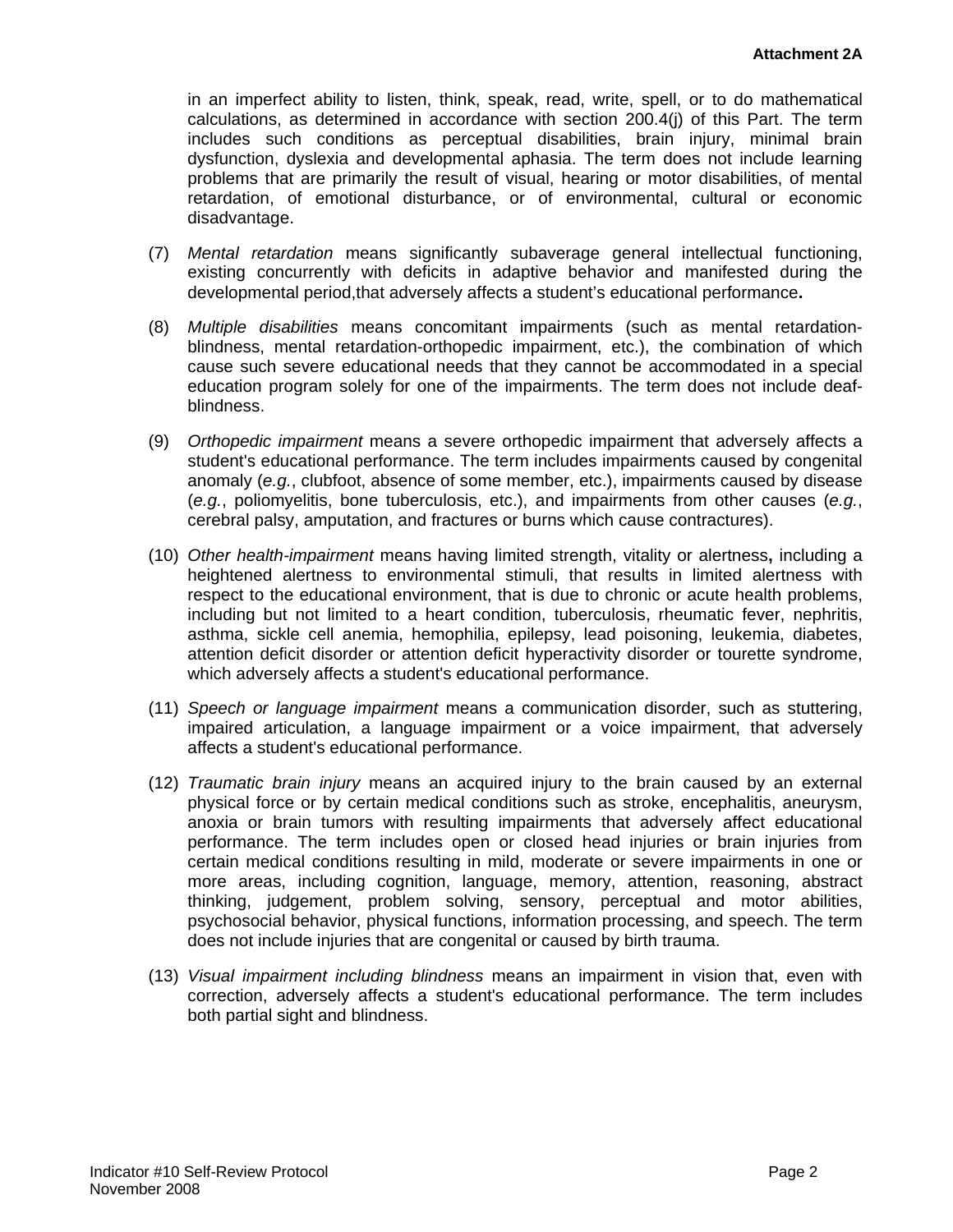### **Individual Student Record Review Form**

#### **Directions:**

**This form is designed to assist the team in compiling documentation of compliance findings based on reviews of individual student records. It must be kept on file by the school district and is not submitted to SED unless requested.** 

#### **A separate form must be used for each student record reviewed.**

Each compliance issue must have a notation for each student record reviewed.

- Put "Y" (yes) in the column if the student's record review shows evidence that the requirement has been met for this student.
- Put "N" (no) in the column if the student's record review lacks evidence that this requirement has been met for this student.
- Put "NA" (not applicable) in the column if the item is not applicable to this student. An item should be noted as NA if it clearly does not pertain to the individual student.

As examples:

- o Documentation for the individual evaluation procedures that "materials and procedures used to assess a student with limited English proficiency (LEP) are selected and administered to ensure they measure the extent to which the student has a disability and needs special education, rather than measure the student's English language skills" (§200.4(b)(6)(xvi)) would be "NA" if the student does not fit into the category of LEP.
- o Documentation of special considerations on the IEP, including behavior or LEP would be "NA" if the student's evaluation does not support either of these needs.
- In the "Source of Data/Comments" column, indicate the specific record information used to make a determination. Provide comments such as "the evaluation should have been in the native language, other than English, but was not."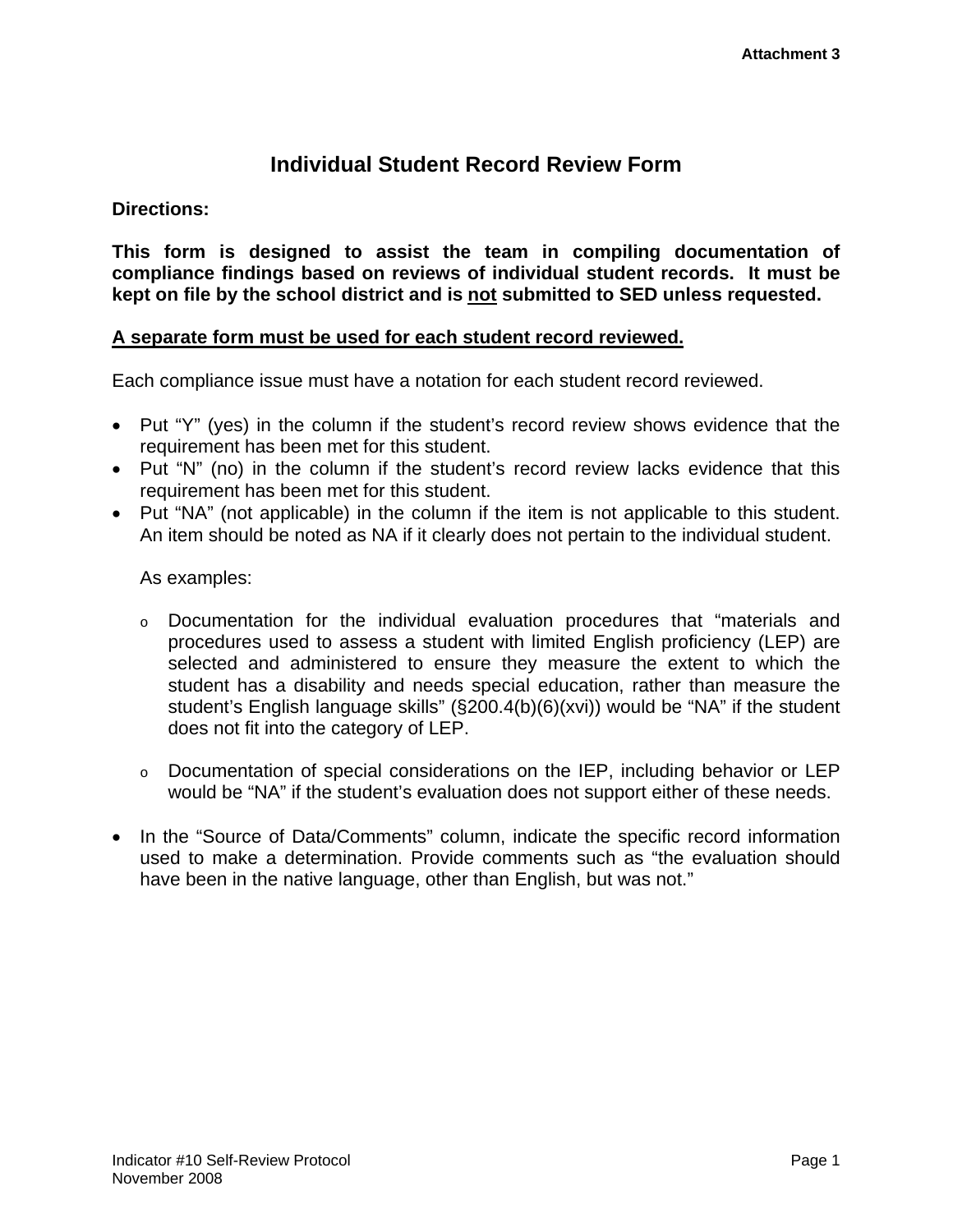| School District:        | Building:              |
|-------------------------|------------------------|
| Person Completing Form: | Date of Record Review: |
| <b>Student Name/ID:</b> | DOB:                   |
| School:                 | Race/Ethnicity:        |
| Grade/Program:          | Disability:            |

## **Individual Evaluations of Students with Disabilities**

| <b>Citation</b><br>(8 NYCRR) |                                                                                                                                                                                                                                                                                                                            | YI<br>N/<br><b>NA</b> | Source of<br><b>Data/Comments</b> |
|------------------------------|----------------------------------------------------------------------------------------------------------------------------------------------------------------------------------------------------------------------------------------------------------------------------------------------------------------------------|-----------------------|-----------------------------------|
| $\S200.4(b)(6)(i)$           | Assessments and other evaluation materials used to<br>assess a student under this section:                                                                                                                                                                                                                                 |                       |                                   |
| $\S200.4(b)(6)(i)(a)$        | are provided and administered in the student's native<br>language or other mode of communication and in the<br>form most likely to yield accurate information on what<br>the student knows and can do academically,<br>developmentally and functionally, unless it is clearly<br>not feasible to so provide or administer; |                       |                                   |
| $\S200.4(b)(6)(i)(b)$        | are used for purposes for which the assessments or<br>$\bullet$<br>measures are valid and reliable;                                                                                                                                                                                                                        |                       |                                   |
| $\S200.4(b)(6)(i)(c)$        | are administered by trained and knowledgeable<br>$\bullet$<br>personnel in accordance with the instruction provided<br>by those who developed such assessments; and                                                                                                                                                        |                       |                                   |
| \$200.4(b)(6)(i)(d)          | • are selected and administered so as not to be<br>discriminatory on a racial or cultural basis.                                                                                                                                                                                                                           |                       |                                   |
| \$200.4(b)(6)(v)             | No single measure or assessment is used as the sole<br>criterion for determining whether a student is a student<br>with a disability or for determining an appropriate<br>educational program for a student.                                                                                                               |                       |                                   |
| \$200.4(b)(6)(vii)           | The student is assessed in all areas related to the<br>suspected disability, including, where appropriate,<br>health, vision, hearing, social and emotional status,<br>general intelligence, academic performance, vocational<br>skills, communicative status and motor abilities.                                         |                       |                                   |
| \$200.4(b)(6)(xvi)           | Materials and procedures used to assess a student with<br>limited<br>English<br>proficiency are<br>selected<br>and<br>administered to ensure that they measure the extent to<br>which the student has a disability and needs special<br>education, rather than measure the student's English<br>language skills.           |                       |                                   |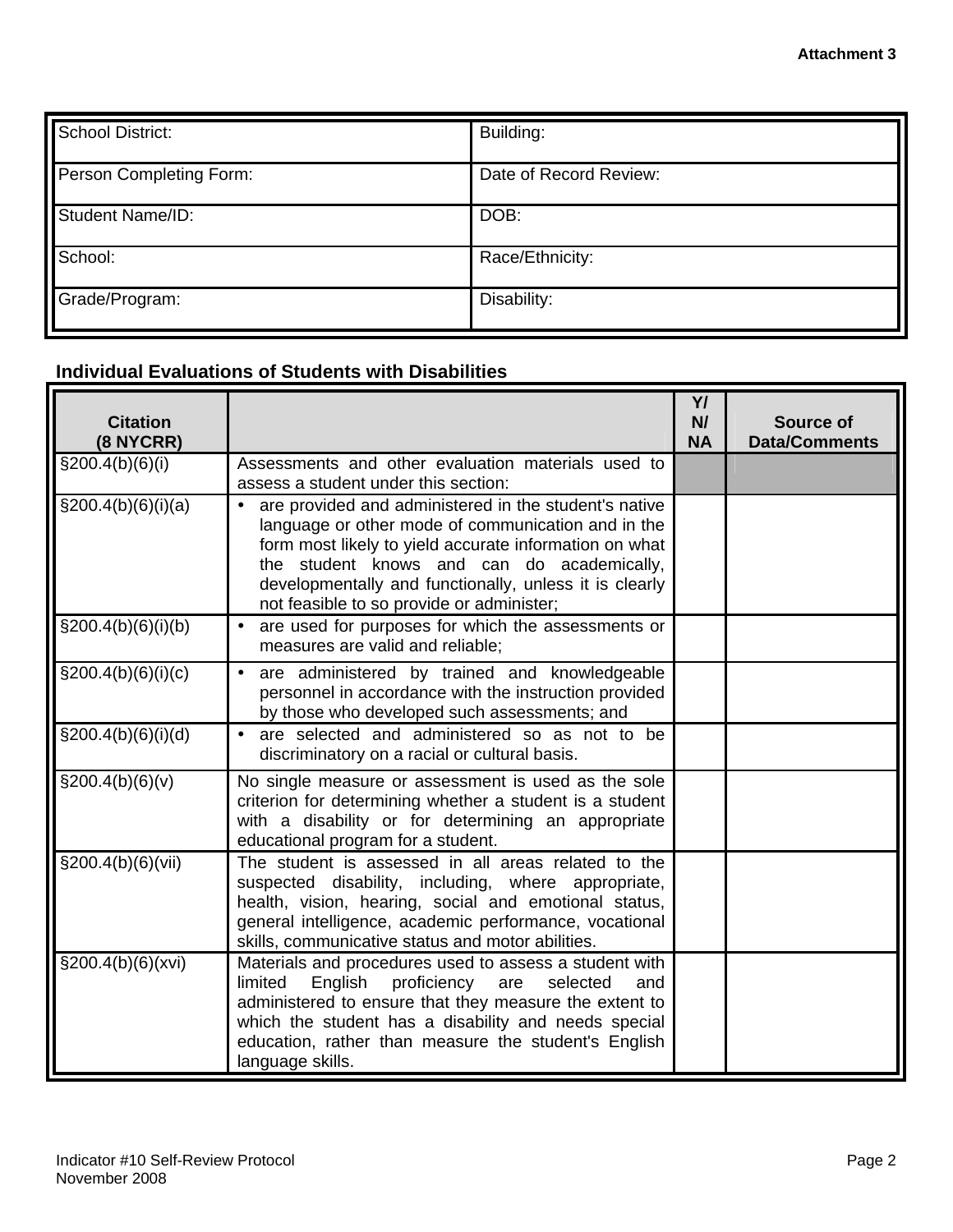## **Committee on Special Education Recommendation**

| <b>Citation</b><br>(8 NYCRR) |                                                                                                                                                                                                                                                                              | Y/<br>N/<br><b>NA</b> | Source of<br><b>Data/Comments</b> |
|------------------------------|------------------------------------------------------------------------------------------------------------------------------------------------------------------------------------------------------------------------------------------------------------------------------|-----------------------|-----------------------------------|
| $\S200.4(c)(1)$              | Upon completing the administration of tests and other<br>evaluation materials, the CSE and other qualified<br>individuals must determine whether the student is a<br>student with a disability, as defined in section 200.1(zz).<br>(See Attachment 2A)                      |                       |                                   |
| \$200.4(d)                   | Prior to the development of the recommendation, the<br>Committee shall ensure that the appropriateness of the<br>resources of the general education program, including<br>educationally related support services and academic<br>intervention services, has been considered. |                       |                                   |
| \$200.4(d)(2)                | In developing the recommendations for the IEP, the<br>Committee must consider the results of the initial or<br>most recent evaluation.                                                                                                                                       |                       |                                   |
| $\S200.4(d)(2)(ii)$          | The IEP indicates the student's disability classification.                                                                                                                                                                                                                   |                       |                                   |
|                              | Only those school districts identified as having disproportionate representation of racial and ethnic<br>groups in special education placements (Indicator #10b) must complete this section.                                                                                 |                       |                                   |
| $\S200.4(d)(2)(i)$           | The IEP shall report the present levels of academic<br>achievement and functional performance and indicate<br>the individual needs of the student according to the four<br>need areas.                                                                                       |                       |                                   |
| \$200.4(d)(2)(i)(a)          | The IEP includes references to how the student's<br>disability affects involvement and progress in the<br>general education curriculum.                                                                                                                                      |                       |                                   |
| $\S200.4(d)(2)(v)(a)(2)$     | The IEP shall indicate the recommended special<br>education program and services to allow the child to be<br>involved in and progress in the general education<br>curriculum.                                                                                                |                       |                                   |
| $\S200.4(d)(2)(v)(a)(3)$     | The IEP indicates the recommended special education<br>programs and services to allow the student to be<br>educated and participate with other students with<br>disabilities and nondisabled students.                                                                       |                       |                                   |
| $\S200.4(d)(2)(v)(b)(3)$     | The recommended program and services shall, to the<br>extent practicable, indicate the supplementary aids and<br>services and program modification to be provided to the<br>student or on behalf of the student.                                                             |                       |                                   |
| $\S200.4(d)(2)(viii)(a)$     | The IEP provides an explanation of the extent, if any, to<br>which the student will not participate in general<br>education programs.                                                                                                                                        |                       |                                   |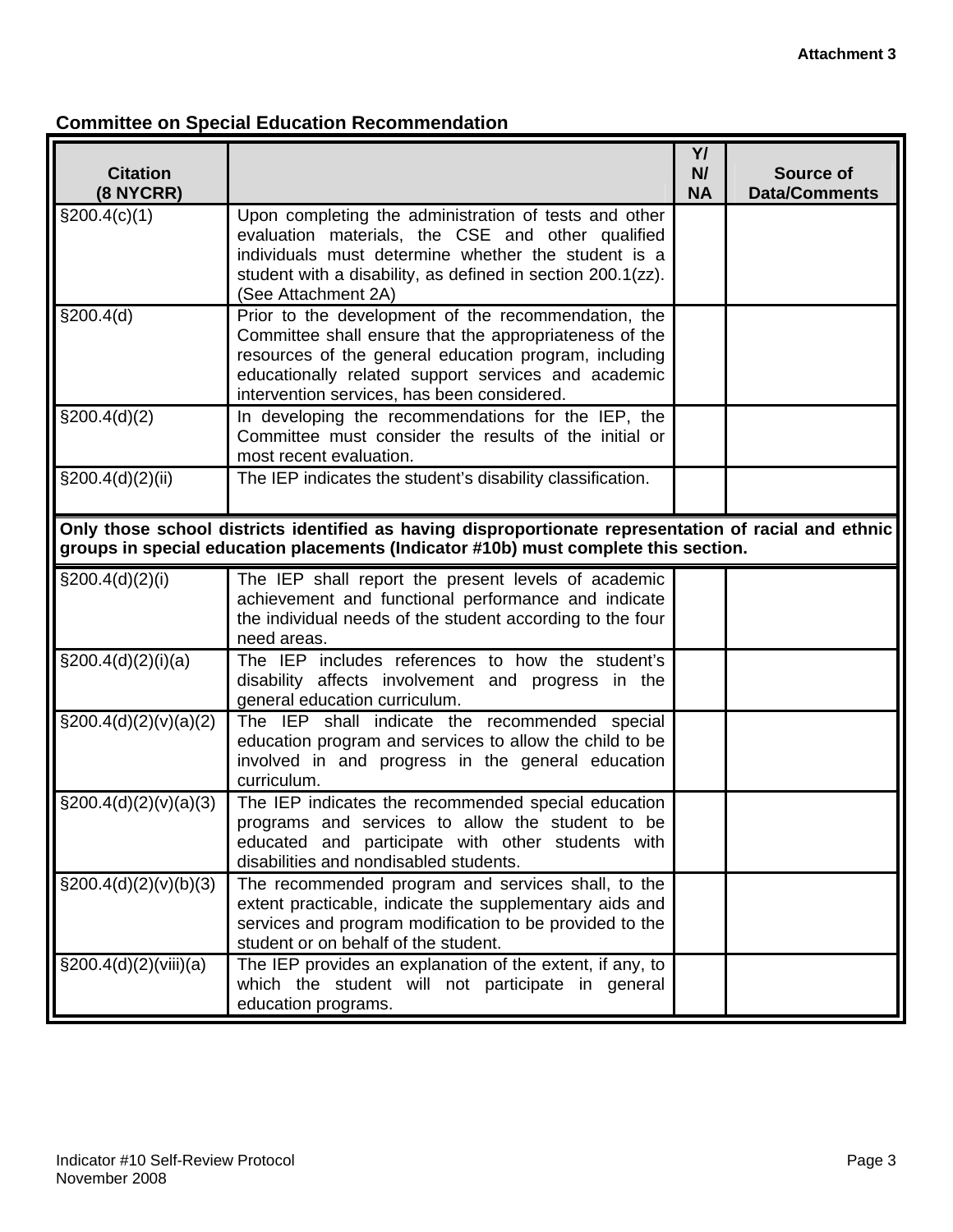| <b>Citation</b><br>(8 NYCRR)        |                                                                                                                                                                                                                                 | Y/<br>N/<br>ΝA | Source of<br><b>Data/Comments</b> |
|-------------------------------------|---------------------------------------------------------------------------------------------------------------------------------------------------------------------------------------------------------------------------------|----------------|-----------------------------------|
| $\S200.4(d)(3)$                     | Consideration of special factors. The CSE shall:                                                                                                                                                                                |                |                                   |
| $\overline{\text{S}}200.4(d)(3)(i)$ | in the case of a student whose behavior impedes his<br>or her learning or that of others, consider strategies,<br>including positive behavioral interventions and<br>supports and other strategies to address that<br>behavior; |                |                                   |
| $\S200.4(d)(3)(ii)$                 | • in the case of a student with limited English<br>proficiency, consider the language needs of the<br>student as such needs relate to the student's IEP.                                                                        |                |                                   |
| $\S200.4(d)(4)(ii)(a)$              | The CSE makes program and placement decisions at<br>least annually after full discussion of needs, strengths,<br>goals, services and supports which are documented on<br>the student's individualized education program.        |                |                                   |
| $\S200.4(d)(4)(ii)(d)$              | A student with a disability must not be removed from<br>education in age-appropriate regular classrooms solely<br>because of needed modifications in the general<br>education curriculum.                                       |                |                                   |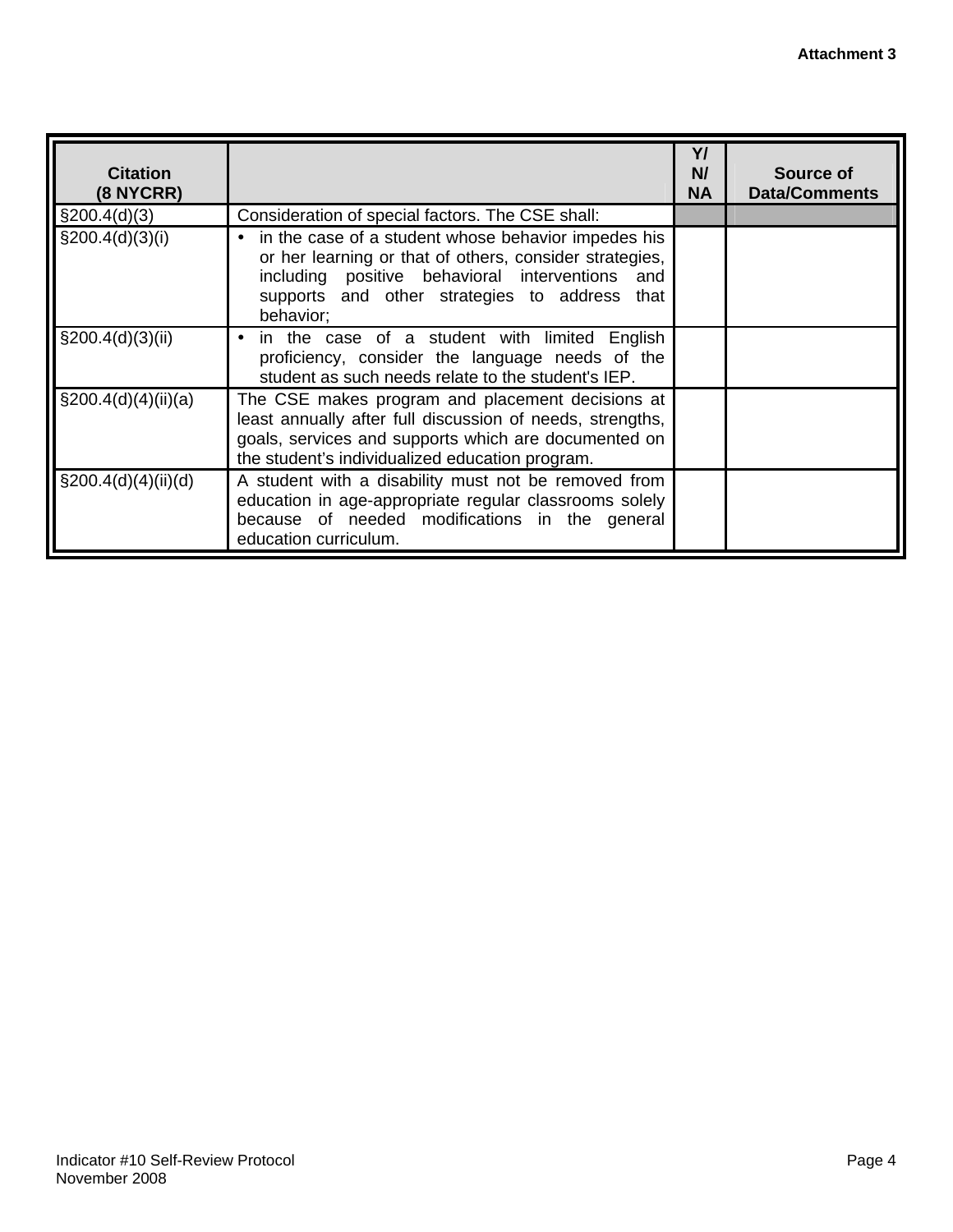## **Focused Rubric to Evaluate the CSE Process**

 This rubric is designed to be used as a tool by the district to assess how the district's CSE process may affect disproportionate representation of students of the identified racial and ethnic groups in specific disability categories and in specific educational settings. The rubric lists seven key regulatory requirements affecting classification and placement decisions. This rubric focuses on the district team's attention to aspects of the CSE decision-making process that may affect the over representation of students by disability and placement when inappropriately or inadequately applied during the development of the student's recommendation.

- Numbers 1 and 2 below of the Key Aspects of the CSE Decision-Making Process focus on decisions affecting Indicator #10a (the over-representation of students in specific disability categories); and
- Numbers 3 through 7 below of the Key Aspects of the Decision-Making Process focus on decisions affecting Indicator #10b (the placement of students with disabilities of identified racial/ethnic groups in specific educational placements).

The seven Key Aspects of the CSE Decision-Making Process include:

- 1. In developing the recommendation for the IEP, the CSE considers the results of the initial or most recent evaluation. [§200.4(d)(2)]
- 2. Prior to the development of the recommendation, the CSE shall ensure that the appropriateness of the resources of the general education program, including educationally related support services and academic intervention services, has been considered. [§200.4(d)]
- 3. The IEP includes references to how the student's disability affects involvement and progress in the general education curriculum. [§200.4(d)(2)(i)(a)]
- 4. Students with disabilities shall be provided special education in the least restrictive environment, as defined in section 200.1(cc). [§200.4(d)(2)(v)(a)(3)]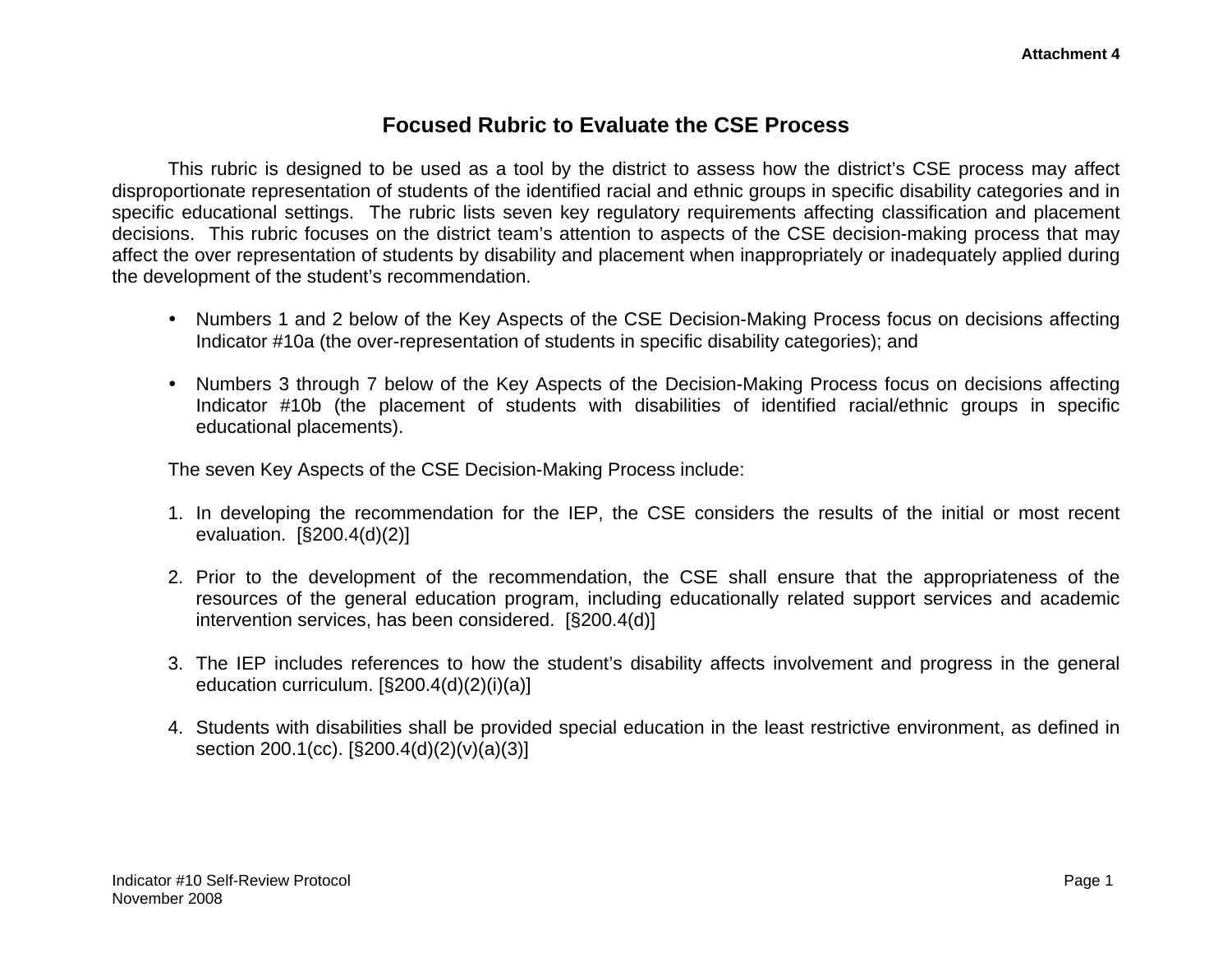- 5. The CSE shall, in the case of a student whose behavior impedes his or her learning or that of others, consider strategies, including positive behavioral interventions and supports and other strategies to address that behavior. [§200.4(d)(3)(i)]
- 6. The CSE shall, in the case of a student with limited English proficiency, consider the language needs of the student as such needs relate to the student's IEP. [§200.4(d)(3)(ii)]
- 7. The CSE makes program and placement decisions at least annually after full discussion of needs, strengths, goals, services and supports which are documented on the student's IEP. [§200.4(d)(4)(ii)(a)]

#### Directions on how to use the Rubric

 The rubric should be used as a debriefing form. The district team should identify the number of CSE meetings to evaluate and meet with CSE members outside of a CSE meeting to ask them to respond to each item and to rate to what extent the CSE addressed each area. **All instances of "minimally addressed or no evidence" for each regulatory citation must be documented on the Self-Review Monitoring Protocol (Attachment 2) and the report to SED (Attachment 5) as** *noncompliance.*

 This activity will be addressed by the CSE members as a group, not as individuals. Consensus should be the goal, but if the CSE is not able to achieve consensus, that should be noted and the minority opinion should also be considered by the review team.

 In addition to identifying compliance issues, this process should allow the district to make an overall quality assessment of each of the key areas relating to CSE recommendations and will assist the team to identify improvement activities.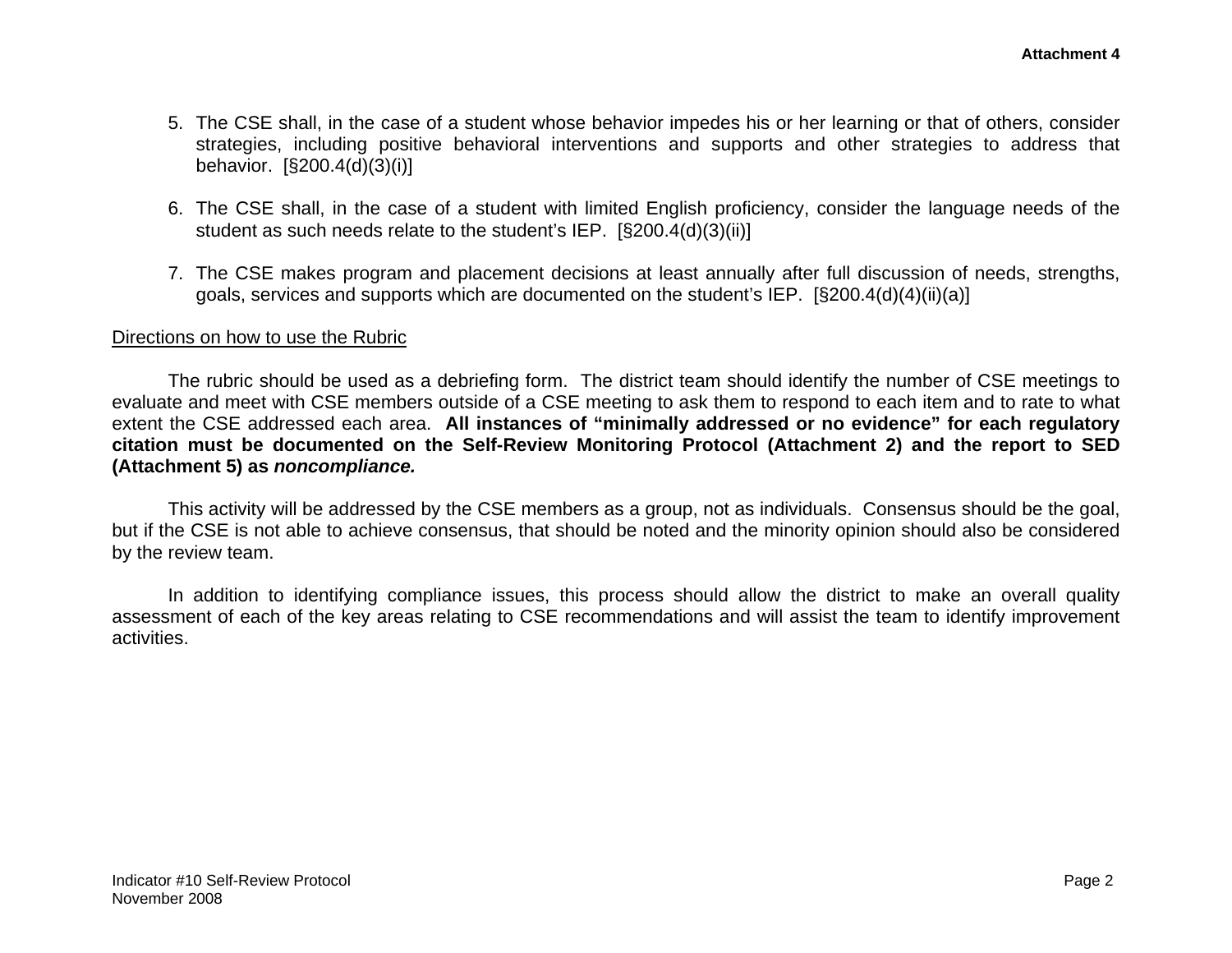## **Focused Rubric to Evaluate the CSE Process**

| Name of District:             | <b>CSE</b> | Subcommittee | Location: |                              |       |
|-------------------------------|------------|--------------|-----------|------------------------------|-------|
| <b>Il</b> Observers:          |            |              |           | Date of Observation          |       |
| Type of Meeting:              | Initial    | Annual       |           | Reevaluation                 | Other |
| Student's Preferred Language: |            |              |           | Parent's Preferred Language: |       |

| <b>Citation</b><br>(8NYCRR) |                                                                                                                                                                                                                                                                              | Not Applicable | Focus<br>Strong I | Generally<br>Addresse | ဗီ<br>ō<br>Evidenc<br>Minimally<br>addressed<br>No Evidenr |
|-----------------------------|------------------------------------------------------------------------------------------------------------------------------------------------------------------------------------------------------------------------------------------------------------------------------|----------------|-------------------|-----------------------|------------------------------------------------------------|
| \$200.4(d)(2)               | 1. In developing the recommendation for the IEP, the Committee considers the results of<br>the initial or most recent evaluation.                                                                                                                                            |                |                   |                       |                                                            |
| \$200.4(d)                  | 2. Prior to the development of the recommendation, the Committee shall ensure that the<br>appropriateness of the resources of the general education program, including<br>educationally related support services and academic intervention services, has been<br>considered. |                |                   |                       |                                                            |
|                             | Only those school district identified as having disproportionate representation of racial and ethnic groups in special education<br>placements (Indicator #10b) must complete this section.                                                                                  |                |                   |                       |                                                            |
| $\S200.4(d)(2)(i)(a)$       | 3. The IEP includes references to how the student's disability affects involvement and<br>progress in the general education curriculum.                                                                                                                                      |                |                   |                       |                                                            |
| $\S200.4(d)(2)(v)(a)(3)$    | 4. Students with disabilities shall be provided special education in the least restrictive<br>environment, as defined in section 200.1(cc).                                                                                                                                  |                |                   |                       |                                                            |
| $\S200.4(d)(3)(i)$          | 5. The CSE shall, in the case of a student whose behavior impedes his or her learning or<br>that of others, consider strategies, including positive behavioral interventions and<br>supports and other strategies to address that behavior.                                  |                |                   |                       |                                                            |
| $\S200.4(d)(3)(ii)$         | 6. The CSE shall, in the case of a student with limited English proficiency, consider the<br>language needs of the student as such needs relate to the student's IEP.                                                                                                        |                |                   |                       |                                                            |
| $\S200.4(d)(4)(ii)(a)$      | 7. The CSE makes program and placement decisions at least annually after full discus-<br>sion of needs, strengths, goals, services and supports which are documented on the<br>student's IEP.                                                                                |                |                   |                       |                                                            |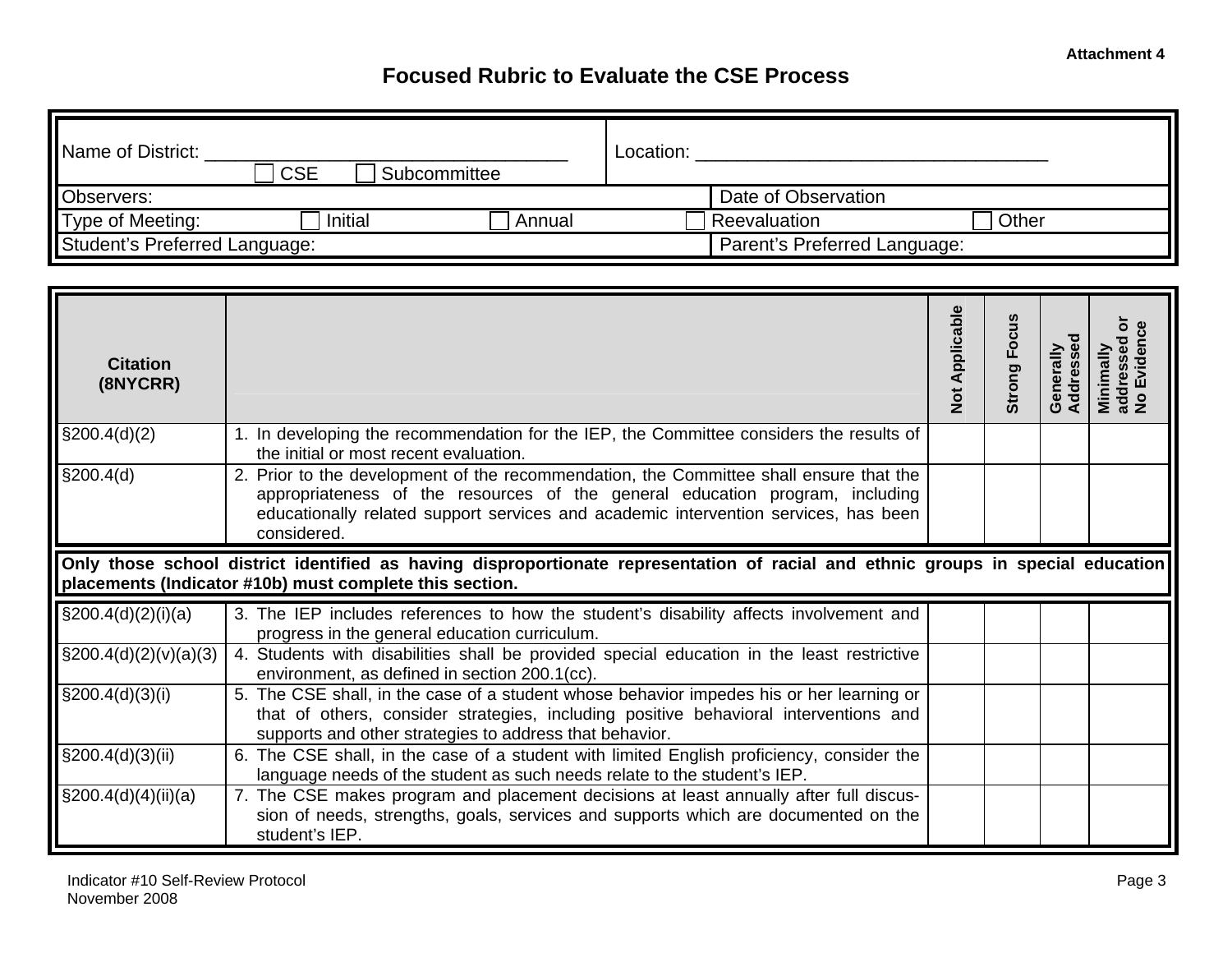**Indicate what took place at the meeting which addresses the indicators above:**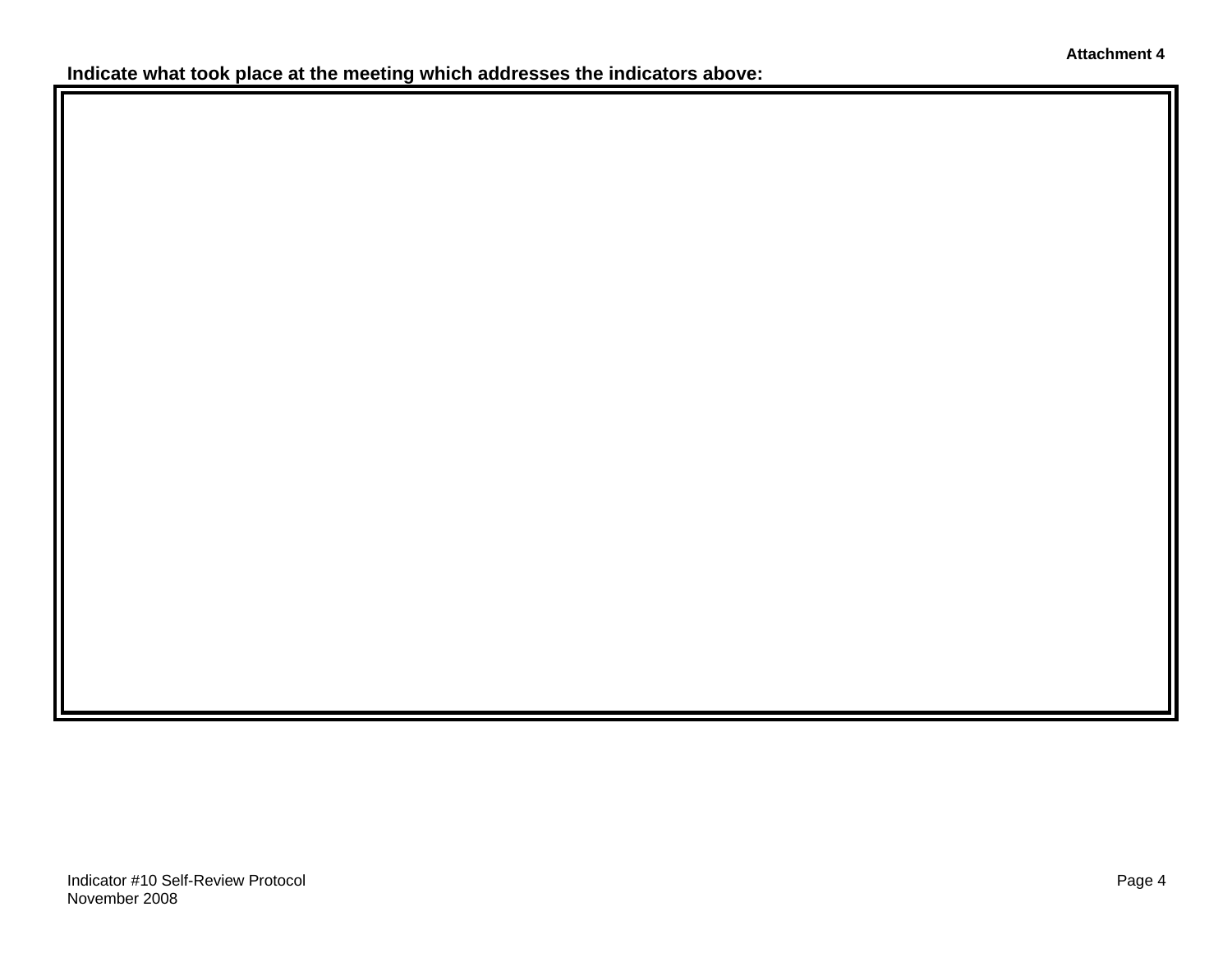## **Disproportionality Self-Review Monitoring Report to the New York State Education Department**

#### **Directions:**

- 1. Go to [http://pd.nysed.gov](http://pd.nysed.gov/)
- 2. Log on using the same user id and password as assigned for PD data submissions.
- 3. Click on: Disproportionate Representation of Students with Disabilities by Classification and Placement Self-Review Monitoring Report.
- 4. Follow the on-line directions to complete the form.
- 5. Enter district's identifying information.
- 6. Provide appropriate verification from the Superintendent of Schools or Chief School Officer that the information as reported is true and accurate.
- 7. Using documentation from the Monitoring Protocol (Attachment 2), click the box under the "Yes" or "No" column as appropriate for each regulatory requirement. All citations must have a compliance indication.
- 8. Print a copy before submitting to SED.
- 9. Click "Submit"

| <b>School District Code:</b> |  |
|------------------------------|--|
| <b>School District Name:</b> |  |
| <b>Contact Person:</b>       |  |
| Email:                       |  |
| Telephone:                   |  |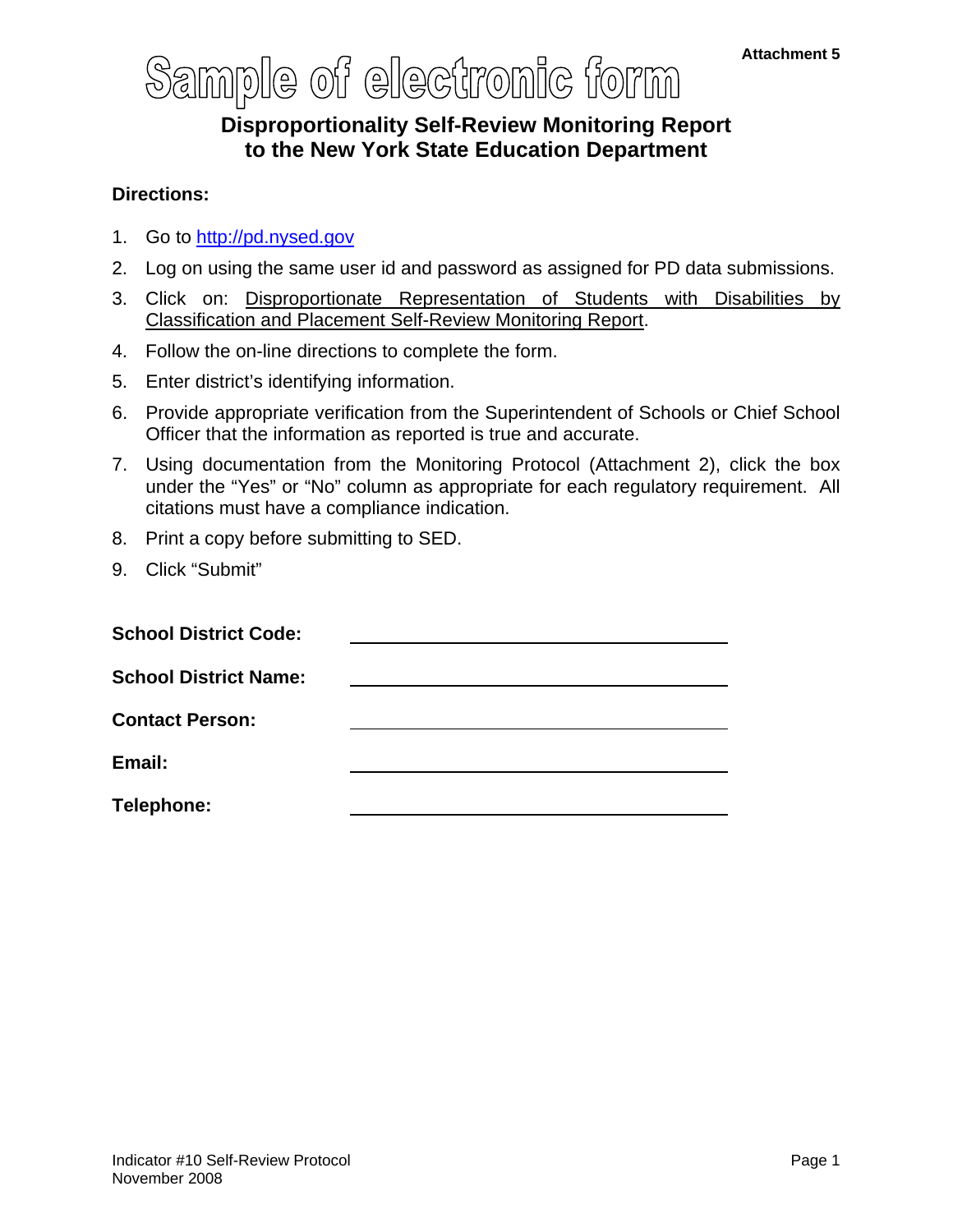#### **Statement of Verification of Accuracy**

I verify that the information submitted in this report is accurate based upon the findings from the Disproportionate Representation of Students with Disabilities by Classification and Placement Self-Review Monitoring process conducted during the current school year. (The on-line form will identify the dates of the current school year.)

Superintendent or Chief School Officer

Date submitted: \_

#### For SED Use Only:

 Review required for disproportionate representation of racial and ethnic groups in specific disability categories that is the result of inappropriate identification.

 Review required for disproportionate representation of racial and ethnic groups in special education placement that is the result of inappropriate policies, procedures and practices.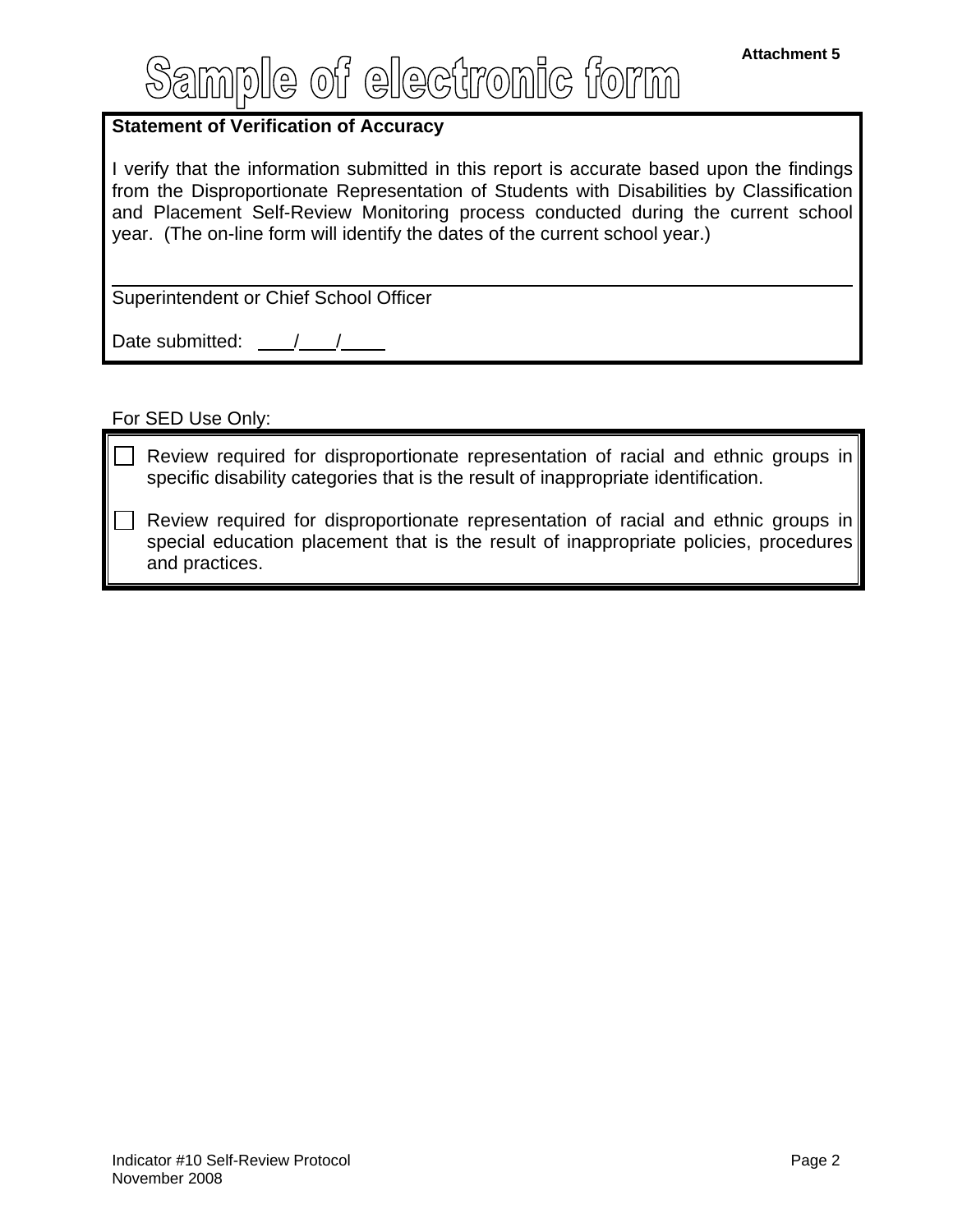#### **Directions: Transfer findings for each regulatory citation from the last column of Attachment 2, "Determination of Compliance."**

| <b>Citation</b>     |                                                                                                                                                                                                                                                                                                                                         | Are the district's<br>policies, procedures<br>and practices in<br>compliance with<br>federal and State<br>laws and<br>regulations? |           |
|---------------------|-----------------------------------------------------------------------------------------------------------------------------------------------------------------------------------------------------------------------------------------------------------------------------------------------------------------------------------------|------------------------------------------------------------------------------------------------------------------------------------|-----------|
| (8 NYCRR)           | <b>Issue</b>                                                                                                                                                                                                                                                                                                                            | <b>Yes</b>                                                                                                                         | <b>No</b> |
|                     | <b>Individual Evaluations of Students with Disabilities</b>                                                                                                                                                                                                                                                                             |                                                                                                                                    |           |
| $\S200.4(b)(6)(i)$  | Assessments and other evaluation materials used to assess a<br>student under this section:                                                                                                                                                                                                                                              |                                                                                                                                    |           |
| \$200.4(b)(6)(i)(a) | are provided and administered in the student's native<br>$\bullet$<br>language or other mode of communication and in the form<br>most likely to yield accurate information on what the student<br>knows and can do academically, developmentally and<br>functionally, unless it is clearly not feasible to so provide or<br>administer; |                                                                                                                                    |           |
| \$200.4(b)(6)(i)(b) | are used for purposes for which the assessments or<br>$\bullet$<br>measures are valid and reliable;                                                                                                                                                                                                                                     |                                                                                                                                    |           |
| \$200.4(b)(6)(i)(c) | are administered by trained and knowledgeable personnel<br>in accordance with the instruction provided by those who<br>developed such assessments; and                                                                                                                                                                                  |                                                                                                                                    |           |
| \$200.4(b)(6)(i)(d) | are selected and administered so as not to be discriminatory<br>on a racial or cultural basis.                                                                                                                                                                                                                                          |                                                                                                                                    |           |
| \$200.4(b)(6)(v)    | No single measure or assessment is used as the sole criterion<br>for determining whether a student is a student with a disability<br>or for determining an appropriate educational program for a<br>student.                                                                                                                            |                                                                                                                                    |           |
| \$200.4(b)(6)(vii)  | The student is assessed in all areas related to the suspected<br>disability, including, where appropriate, health, vision, hearing,<br>social and emotional status, general intelligence, academic<br>performance, vocational skills, communicative status and<br>motor abilities.                                                      |                                                                                                                                    |           |
| \$200.4(b)(6)(xvi)  | Materials and procedures used to assess a student with limited<br>English proficiency are selected and administered to ensure<br>that they measure the extent to which the student has a<br>disability and needs special education, rather than measure<br>the student's English language skills.                                       |                                                                                                                                    |           |
| Ш.                  | <b>Committee on Special Education Recommendation</b>                                                                                                                                                                                                                                                                                    |                                                                                                                                    |           |
| \$200.4(c)(1)       | Upon completing the administration of tests and other<br>evaluation materials, the CSE and other qualified individuals<br>must determine whether the student is a student with a<br>disability, as defined in section 200.1(zz). (See Attachment 2A)                                                                                    |                                                                                                                                    |           |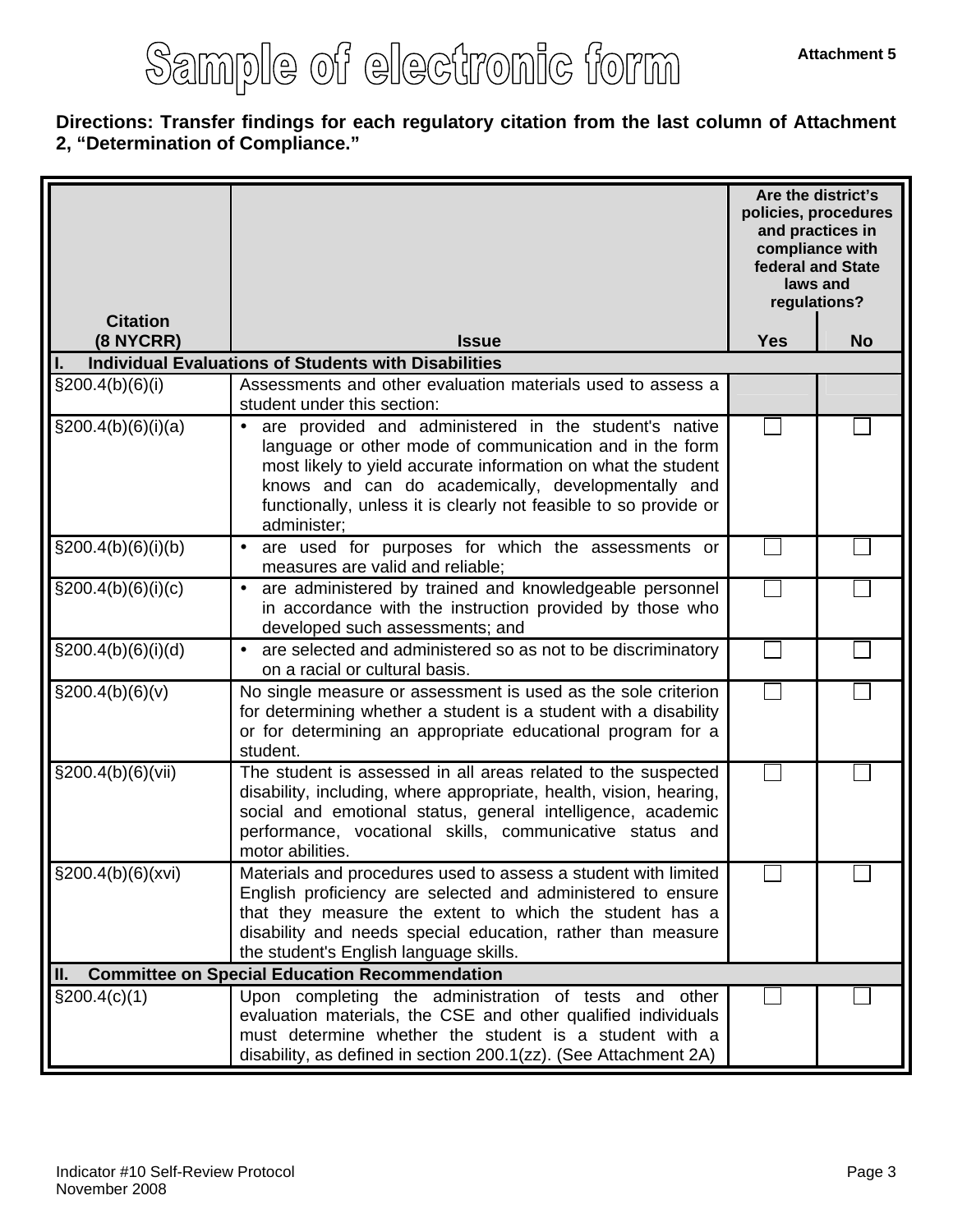| <b>Citation</b>                                                                                                                                                                             |                                                                                                                                                                                                                                                                                          | Are the district's<br>policies, procedures<br>and practices in<br>compliance with<br>federal and State<br>laws and<br>regulations? |           |  |  |
|---------------------------------------------------------------------------------------------------------------------------------------------------------------------------------------------|------------------------------------------------------------------------------------------------------------------------------------------------------------------------------------------------------------------------------------------------------------------------------------------|------------------------------------------------------------------------------------------------------------------------------------|-----------|--|--|
| (8 NYCRR)                                                                                                                                                                                   | <b>Issue</b>                                                                                                                                                                                                                                                                             | <b>Yes</b>                                                                                                                         | <b>No</b> |  |  |
| \$200.4(d)                                                                                                                                                                                  | Prior to the development of the recommendation, the<br>Committee shall ensure that the appropriateness of the<br>resources of the general education program, including<br>related<br>educationally<br>support services<br>academic<br>and<br>intervention services, has been considered. |                                                                                                                                    |           |  |  |
| $\S200.4(d)(2)$                                                                                                                                                                             | In developing the recommendations for the IEP, the Committee<br>must consider the results of the initial or most recent<br>evaluation.                                                                                                                                                   |                                                                                                                                    |           |  |  |
| $\S200.4(d)(2)(ii)$                                                                                                                                                                         | The IEP indicates the student's disability classification.                                                                                                                                                                                                                               |                                                                                                                                    |           |  |  |
| Only those school district identified as having disproportionate representation of racial and ethnic<br>groups in special education placements (Indicator #10b) must complete this section. |                                                                                                                                                                                                                                                                                          |                                                                                                                                    |           |  |  |
| $\S200.4(d)(2)(i)$                                                                                                                                                                          | The IEP shall report the present levels of academic<br>achievement and functional performance and indicate the<br>individual needs of the student according to the four need<br>areas.                                                                                                   |                                                                                                                                    |           |  |  |
| \$200.4(d)(2)(i)(a)                                                                                                                                                                         | The IEP includes references to how the student's disability<br>affects involvement and progress in the general education<br>curriculum.                                                                                                                                                  |                                                                                                                                    |           |  |  |
| $\S200.4(d)(2)(v)(a)(2)$                                                                                                                                                                    | The IEP shall indicate the recommended special education<br>program and services to allow the child to be involved in and<br>progress in the general education curriculum.                                                                                                               |                                                                                                                                    |           |  |  |
| $\S200.4(d)(2)(v)(a)(3)$                                                                                                                                                                    | The IEP indicates the recommended special education<br>programs and services to allow the student to be educated and<br>participate with other students with disabilities and nondisabled<br>students.                                                                                   |                                                                                                                                    |           |  |  |
| $\S200.4(d)(2)(v)(b)(3)$                                                                                                                                                                    | The recommended program and services shall, to the extent<br>practicable, indicate the supplementary aids and services and<br>program modification to be provided to the student or on behalf<br>of the student.                                                                         |                                                                                                                                    |           |  |  |
| $\S200.4(d)(2)(viii)(a)$                                                                                                                                                                    | The IEP provides an explanation of the extent, if any, to which<br>the student will not participate in regular education programs.                                                                                                                                                       |                                                                                                                                    |           |  |  |
| \$200.4(d)(3)                                                                                                                                                                               | Consideration of special factors. The CSE shall:                                                                                                                                                                                                                                         |                                                                                                                                    |           |  |  |
| $\S200.4(d)(3)(i)$                                                                                                                                                                          | in the case of a student whose behavior impedes his or her<br>learning or that of others, consider strategies, including<br>positive behavioral interventions and supports and other<br>strategies to address that behavior;                                                             |                                                                                                                                    |           |  |  |
| \$200.4(d)(3)(ii)                                                                                                                                                                           | in the case of a student with limited English proficiency,<br>consider the language needs of the student as such needs<br>relate to the student's IEP.                                                                                                                                   |                                                                                                                                    |           |  |  |
| \$200.4(d)(4)(ii)(a)                                                                                                                                                                        | The CSE makes program and placement decisions at least<br>annually after full discussion of needs, strengths, goals,<br>services and supports which are documented on the student's<br>individualized education program.                                                                 |                                                                                                                                    |           |  |  |